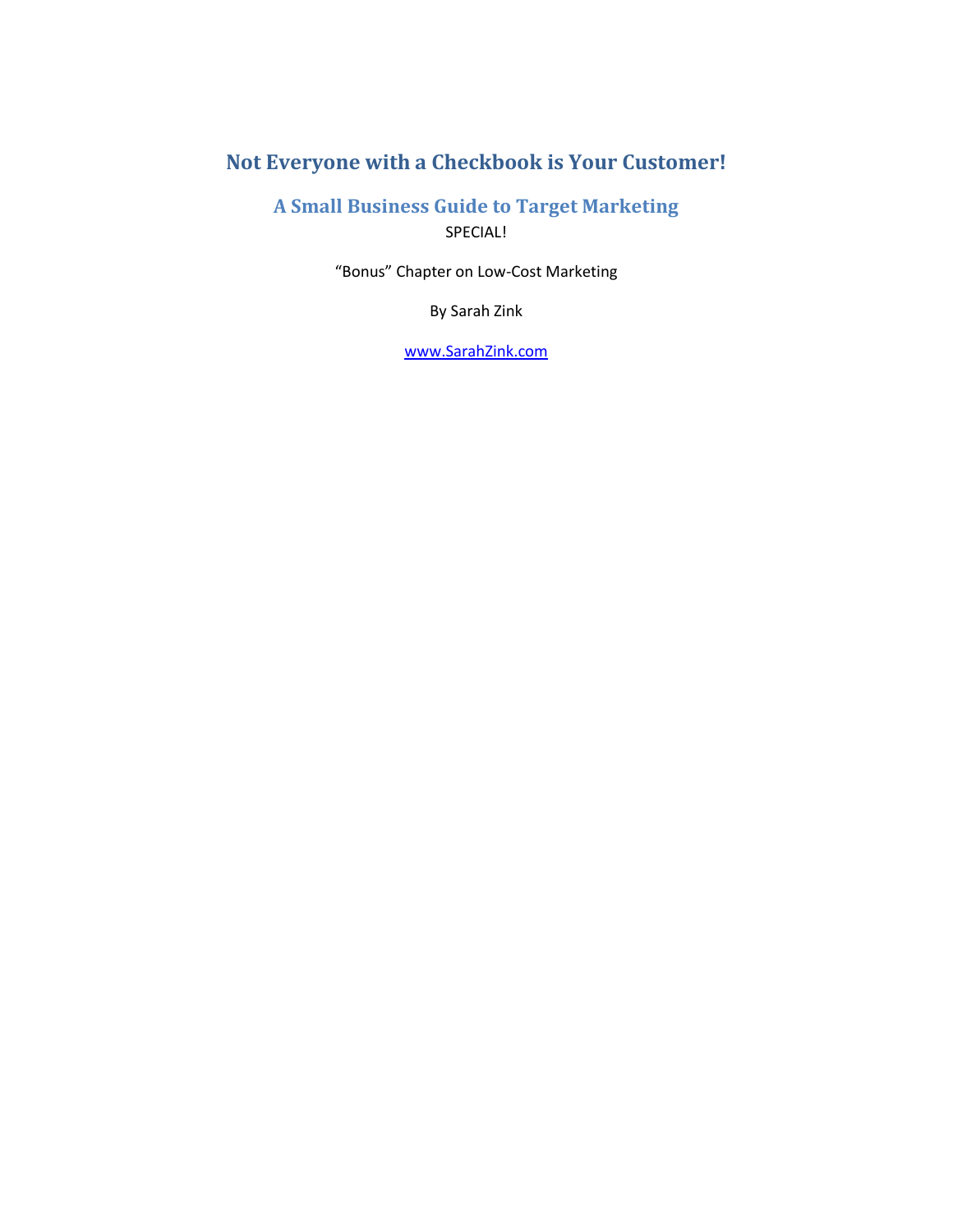Whether you are a business owner, franchise operator, or sales executive who's working to "hit the bull's-eye" with your sales, this workbook is for you.

Sarah breaks down the complicated world of target marketing into simple, step-by-step actions that any business person can take to see results.

In Sarah's own words, the goal of this workbook is to "change the odds for small businesses" and give every business owner tools to help them become "productive, profitable, and powerful".

For those business owners who recognize that they keep doing the same thing expecting different results, this workbook offers techniques that may well be the first step in turning around their business success.

Sarah is the owner and CEO of Sarah Zink Business Training, a Dallas/Fort Worth based company. She has been a corporate and small business trainer since 2004, and has worked with hundreds of businesses, large and small. Her goal is to break complicated ideas down to the lowest common denominator and turn these ideas into action items for success.

Visit her website at: www.SarahZink.com to enjoy the free tools available there, and register for her monthly newsletter: "Think Zink".

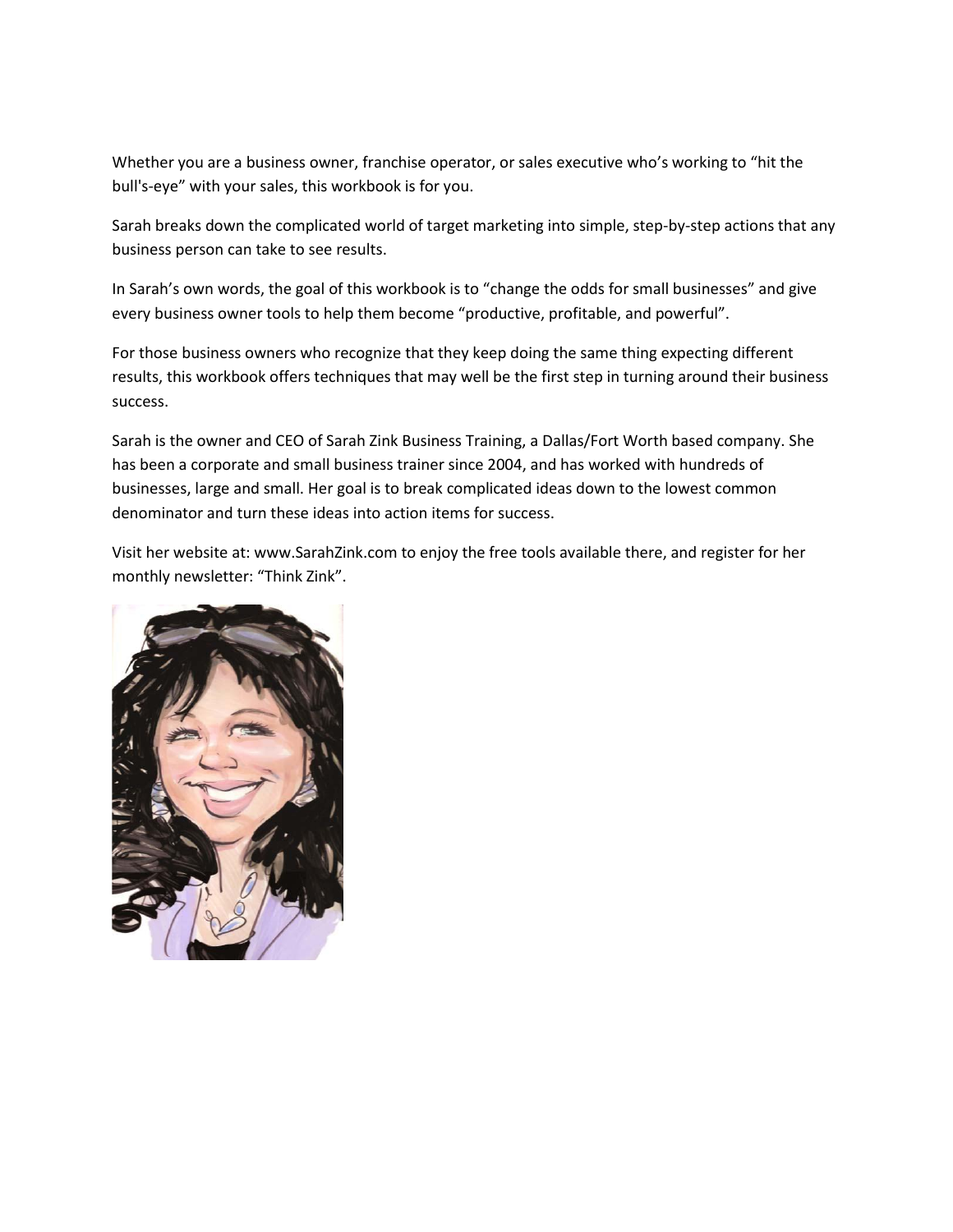# <span id="page-2-0"></span>**Preface**

I think it's appropriate to begin with thanks. First of all, I want to give my most humble thanks to God for being so very good to me. I am blessed; not because I deserve it, but because God is so good.

Second, I need to thank my husband, Larry. Without his love and support, I wouldn't be who I am today. To say he is the wind beneath my wings doesn't begin to touch what a difference he has made in my life.

Finally, I have to thank all the "Power Chicks" who have helped, advised, supported, encouraged and "kicked my butt" when necessary. Special thanks to Sue Wallace, Jerrie Schubert, Melinda Johnston and Theresa Davis, without whose help this workbook would still be an idea, not a reality.

When I set out to write this workbook, I had to decide who the target market would be. I thought about the people I've met through my classes and seminars, the folks that listened to my radio show, and the business owners who write and call me with questions.

My mind goes to the insurance agent, the plumber, the landscaper, the florist, the staffing agent, the manufacturer and many more small business owners that have great products, and who want and need to find great customers.

This is for you.

 $\leq$ ARAh  $\geq$ ink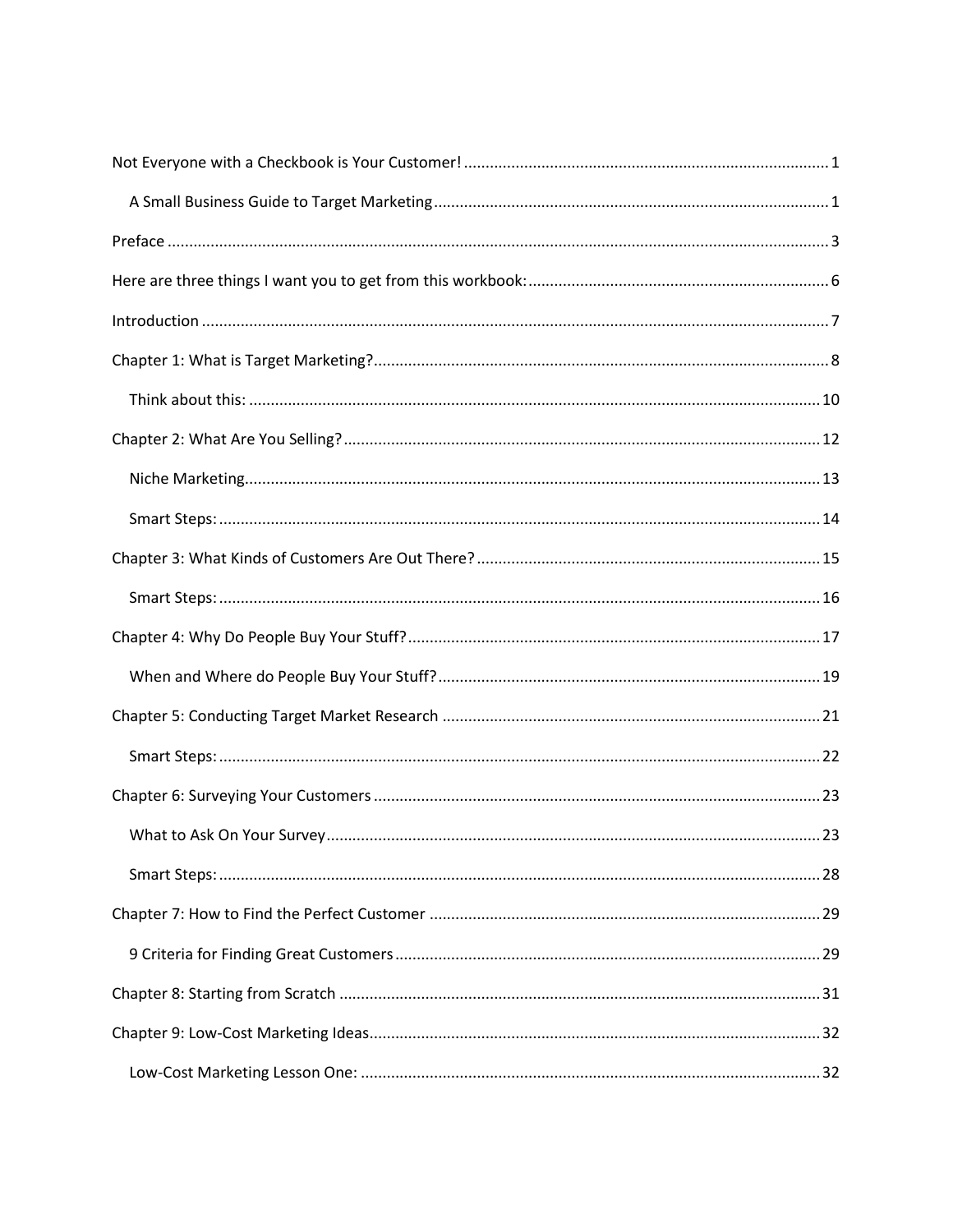<span id="page-4-0"></span>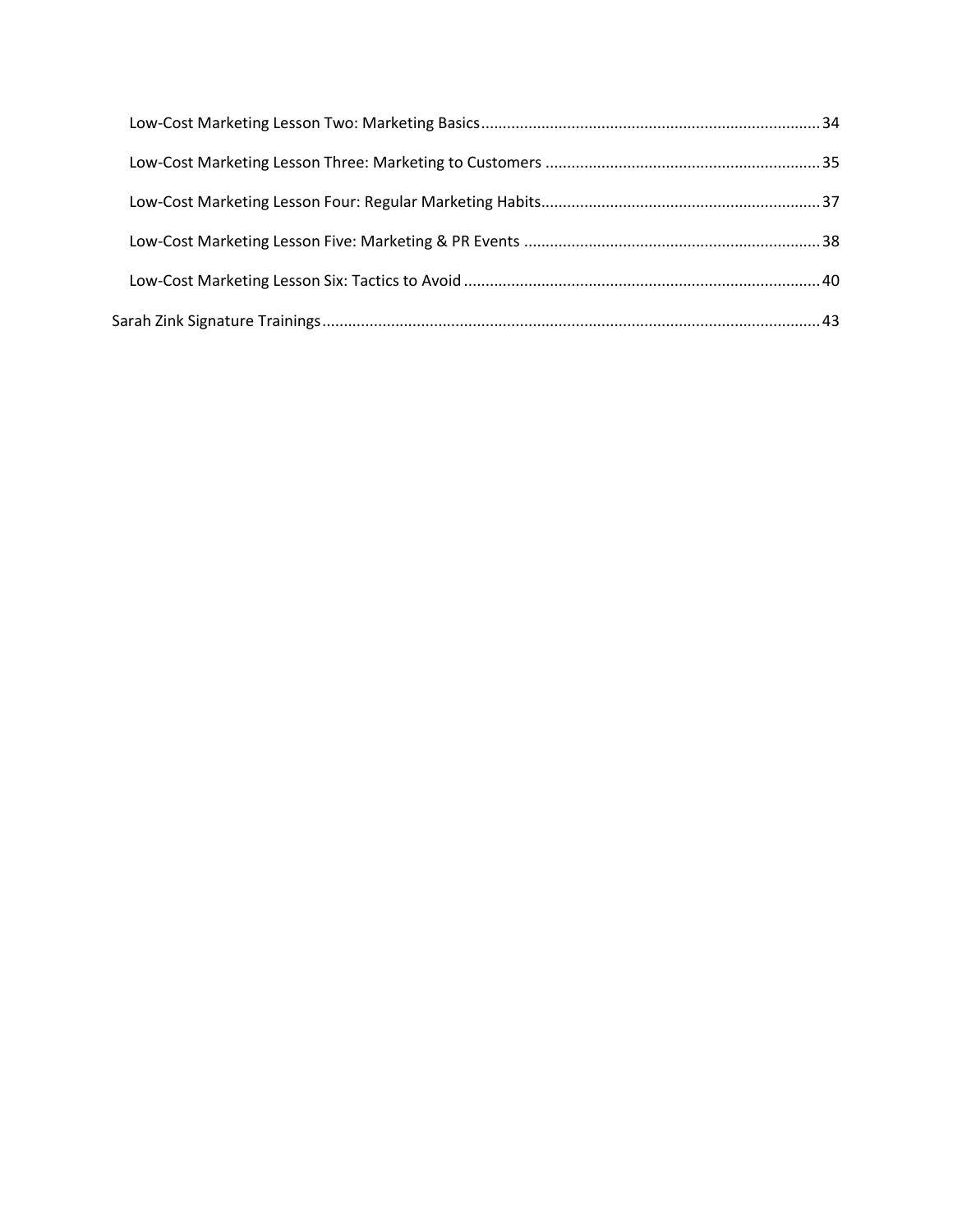# **Here are three things I want you to get from this workbook:**

1. To understand and believe that not everyone with a checkbook is your target market.

2. To focus your energy and work smarter, not harder, to make the sales that increase your bottom line and help you WIN.

3. To help another business professional by buying a copy of this workbook and giving it to them as a gift.

That last item might strike you as a little self-serving, and indeed, it is. But I am confident that after reading through this workbook and participating in the activities, you'll agree that you know at least one person who needs to learn what you have learned, and you'll be glad to share this information with them.

Grab a pen & some paper<br>to keep with you while<br>reading. Great ideas are<br>around the corner.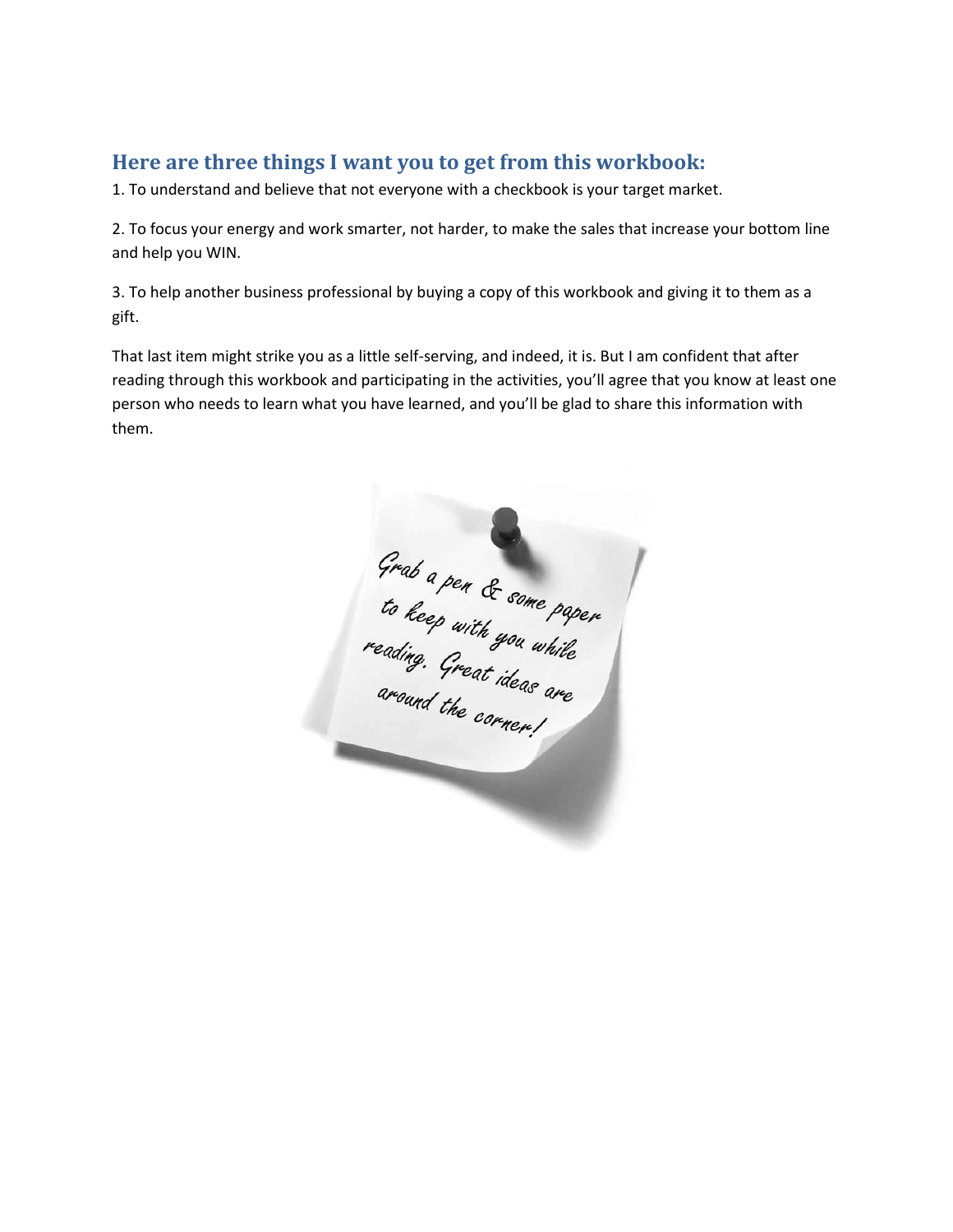# <span id="page-6-0"></span>**Introduction**

Ever heard of Pet Rocks? Ant Farms? Hula-Hoops? Jumping Beans? Rubik's Cubes?

### **Pet Rocks:**

In April of 1975, Gary Dahl, a California advertiser, came up with the idea for a Pet Rock. By October of that same year, he was shipping 10,000 pet rocks daily. A million rocks sold for \$3.95 apiece in just a few months due to target marketing!

### **Ant Farms:**

Over 12 million Ant Farms were sold between 1956 and 1966 (sans ants), due to creative targeted marketing.

### **Hula-Hoops:**

In 1958, Wham-O sold 25 million Hula-Hoops in 4 months due to target marketing.

### **Jumping Beans:**

Joaquin Hernandez was ruled as the "King of the Jumping Beans." A periodically recurring fad for more than 60 years, Hernandez is reported to have sold as many as 20 million of them due to target marketing!

#### **Rubik's Cubes:**

Approximately 4.5 million Rubik's Cubes were sold in 1980 to a specific target market using target marketing techniques.

## **What's the point? There is a target market for everything.**

Now, I'm hoping that whatever it is you're selling has a longer shelf life than these fads, but no matter what you're selling – you will be more productive, profitable and powerful if you'll take a breath, set some time aside, and read this workbook.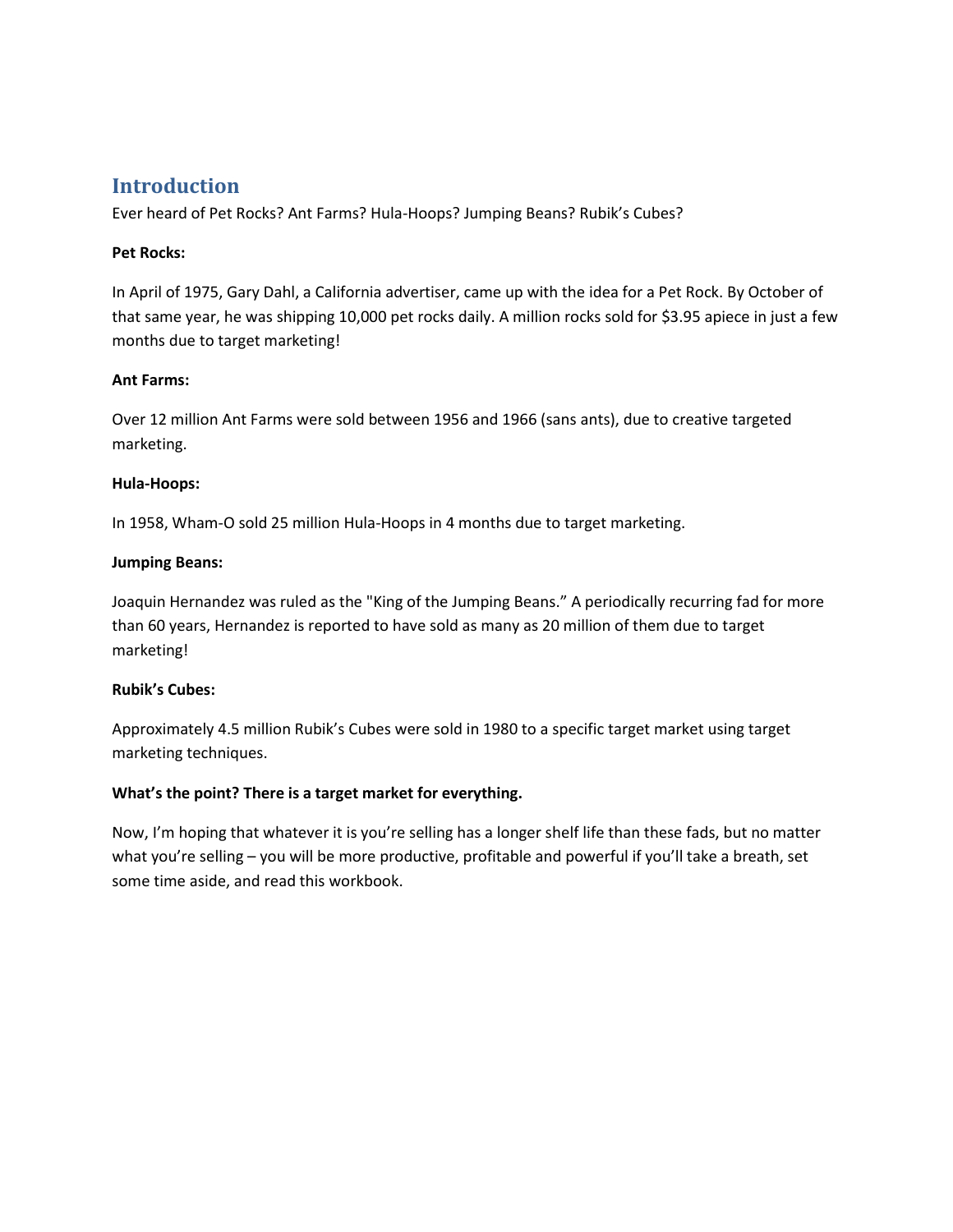# <span id="page-7-0"></span>**Chapter 1: What is Target Marketing?**

Do you like to play or watch any sport? Imagine a football game in which all the players are blindfolded or a golf match at night with no lights. What about trying to hit a dartboard with your eyes closed? In any of these cases, there would be little or no way that the players could hit their targets.

The same principles apply in business. Choosing to do business without knowing who your target market is will prevent you from reaching your objectives.

At the very least, not knowing who your target market is will turn a walk around the block into a fivemile obstacle course. Why work harder when you can work smarter?

I am constantly shocked at smart business owners who have no idea who will buy their stuff, or worse, they naively assume that "anyone with a checkbook" will.

And let me just say this, if you think that everybody is going to be your customer, there's a good chance that nobody will be your customer. The market place is full of other people and businesses competing for the same dollar that you're going after.

# **If you don't know who your target market is, you're just shot-gunning for customers. Take a moment to describe your CURRENT customer.**

The business owners that I know who struggle the most are those who think everyone is their customer. They "shotgun" their marketing efforts in random directions, based on how they feel at any particular moment. They wrongly assume that anyone with a pulse is a prospective customer.

## **Now, let me take a moment to deal with "exceptions".**

Yes, if you're a plumber, practically everyone has plumbing – BUT – do you want everyone as your customer? I think not. Wouldn't you rather have someone who isn't worried about "how much" but instead is worried about "how well"?

Or perhaps you would prefer to work with corporate accounts, or new home builders. You have the power to choose who your perfect customer is, and that is what target marketing is all about.

Take this topic seriously – anywhere from 40 to 50 percent of small businesses go out of business within the first year, and of those, another 50 to 60 percent go out of business within the next five years.

That means that of every 100 businesses opened this year, 90 of them will be out of business within the next five years. I don't know about you, but I'm not OK with that. While there may be a variety of reasons for this, I'm confident that not knowing their target market was a big factor contributing to this failure.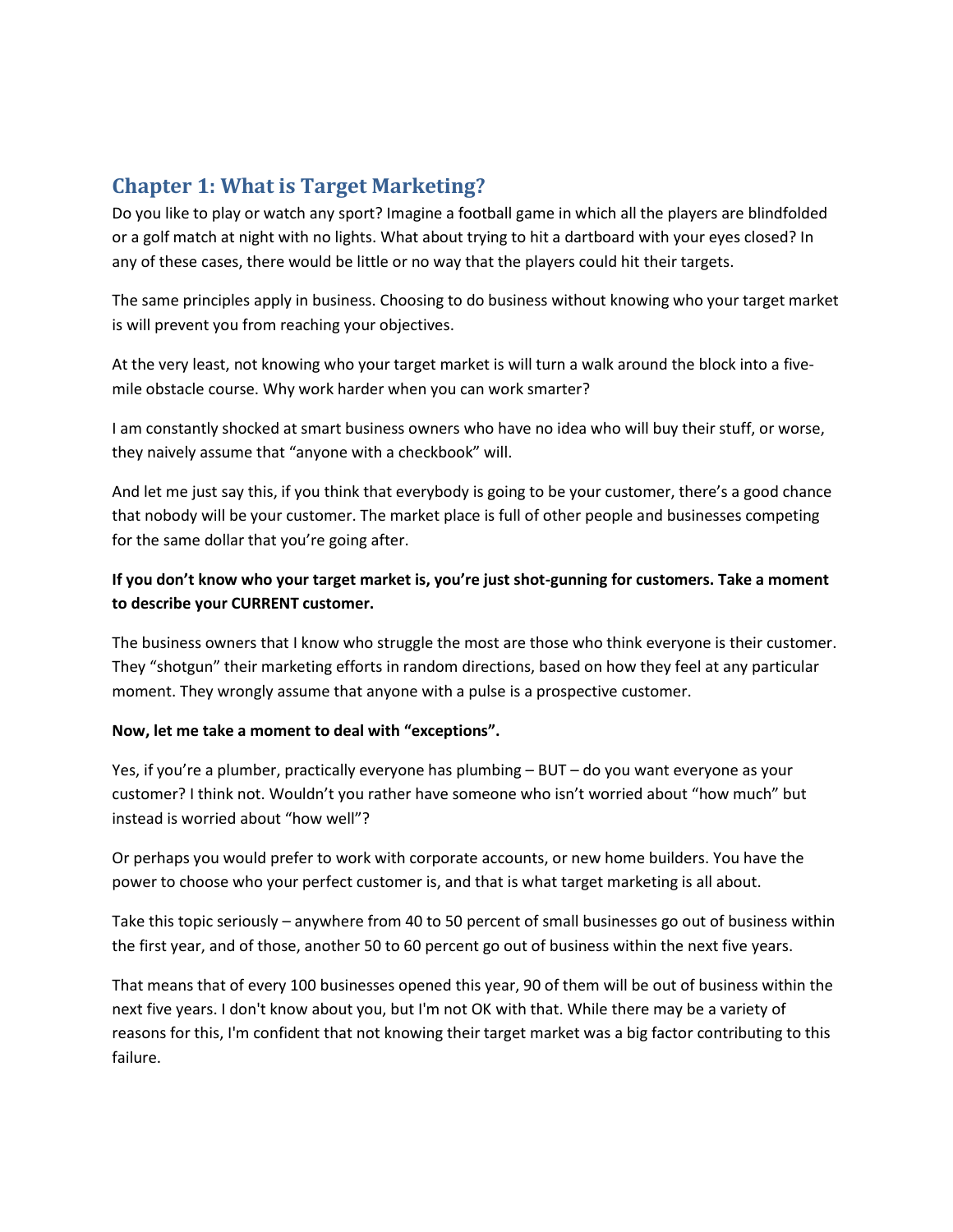While this workbook will help you find your primary target market, that doesn't mean you won't have a secondary market of folks who will buy your stuff.

# **For now, let's stay focused on helping you find the "low-hanging fruit". Take a moment to briefly describe your PERFECT customer.**

There are all sorts of people out there who might buy your stuff, but those are called "accidental sales". If you sell something at a networking event, that's what I call an accidental sale. Remember the "I Know You Need Me" approach from earlier? In my estimation there are few things that make you look more like an amateur than conducting business this way. Don't do it.

## **Your success needs to come from "deliberate sales," which are a result of targeted marketing.**

No matter what your industry, the task we're about to undertake is to determine, as closely as possible, who your best customers are, and 'target' your company's money and energy toward that customer. I want you to be able to identify down to the zip code, if applicable, who your best customers are.

This process isn't complicated, nor does it involve spending much money; however, it's absolutely critical to your success to determine your target market.

**You better get ready, because here's where the hard work begins. Make a note of your commitment to spend at least 15 minutes a day reviewing the ideas in this workbook.**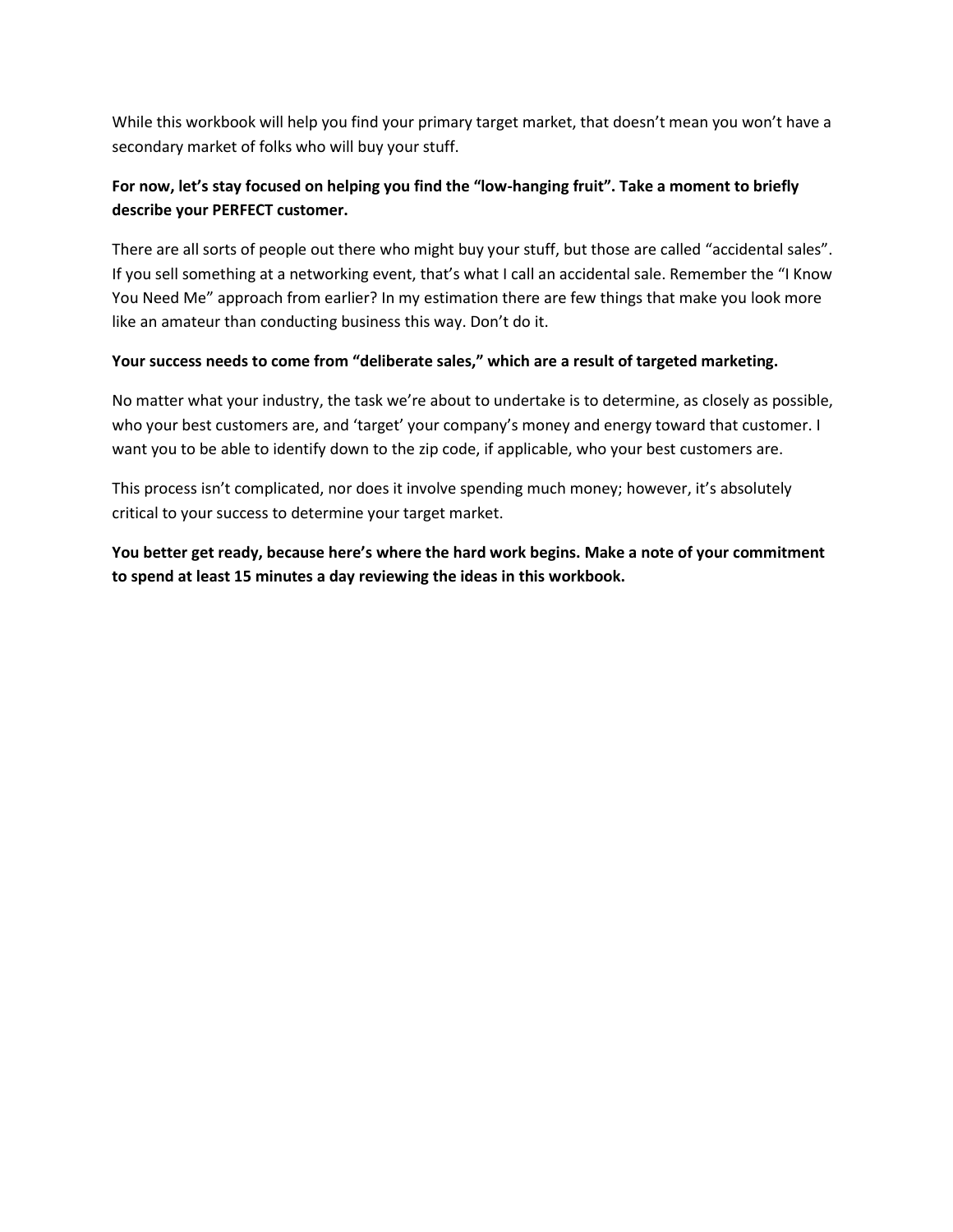One of the worst sales approaches I've ever heard is: "I know you (or your customers) will need my product." And that's before they even know what I do! These individuals assume that everyone needs electricity from THEIR company, or promotional items, or carpet cleaning, or extra fluffy paper towels, or… whatever.

Sure, everyone uses electricity and paper towels, but is the price right? Is it the right time for me to change? Does your company fall in line with my company's needs? Do I know you enough to trust you with my business?

So unless you have buckets of money to waste on ineffective networking, shotgun sales and wishful marketing, it is absolutely critical that you discover your target market. A target market isn't everyone who surfs the Internet, or everyone who buys a boat. You have to find people within that category who have a common problem that you provide a solution for.

I'm going to help you find and focus your energy, your time, and - most importantly, your money on those groups of individuals or businesses who have the highest likelihood of buying your stuff.

And don't get offended when I say your product or service is just "stuff". I'm using that term to get you to think about the big picture.

People can literally shop around the world with the click of a button in today's market and the market is full of *stuff*. In the mind of a busy customer or business owner, your product or service, if it's needed, is probably on a list of *stuff* to do.

## <span id="page-9-0"></span>**Think about this:**

How can you create a marketing, sales or advertising strategy without knowing who has the greatest likelihood of caring about your stuff?

How do you know how much to charge for your stuff without knowing who has the greatest likelihood of buying your stuff?

How do you know what types of marketing efforts will work (targeted direct mail, email, radio, TV) if you don't know who has the greatest likelihood of reading or listening about your stuff?

Where are they? What do they do? Why do they care about your stuff?

The most successful small business people I know realize that there are only a limited number of people who will buy their stuff, and they specifically target all their sales and marketing activities toward those people or companies.

You may be very excited about your product or service, but guess what? Not everyone is going to be excited. Your passion is great, but it's not going to automatically translate into new customers.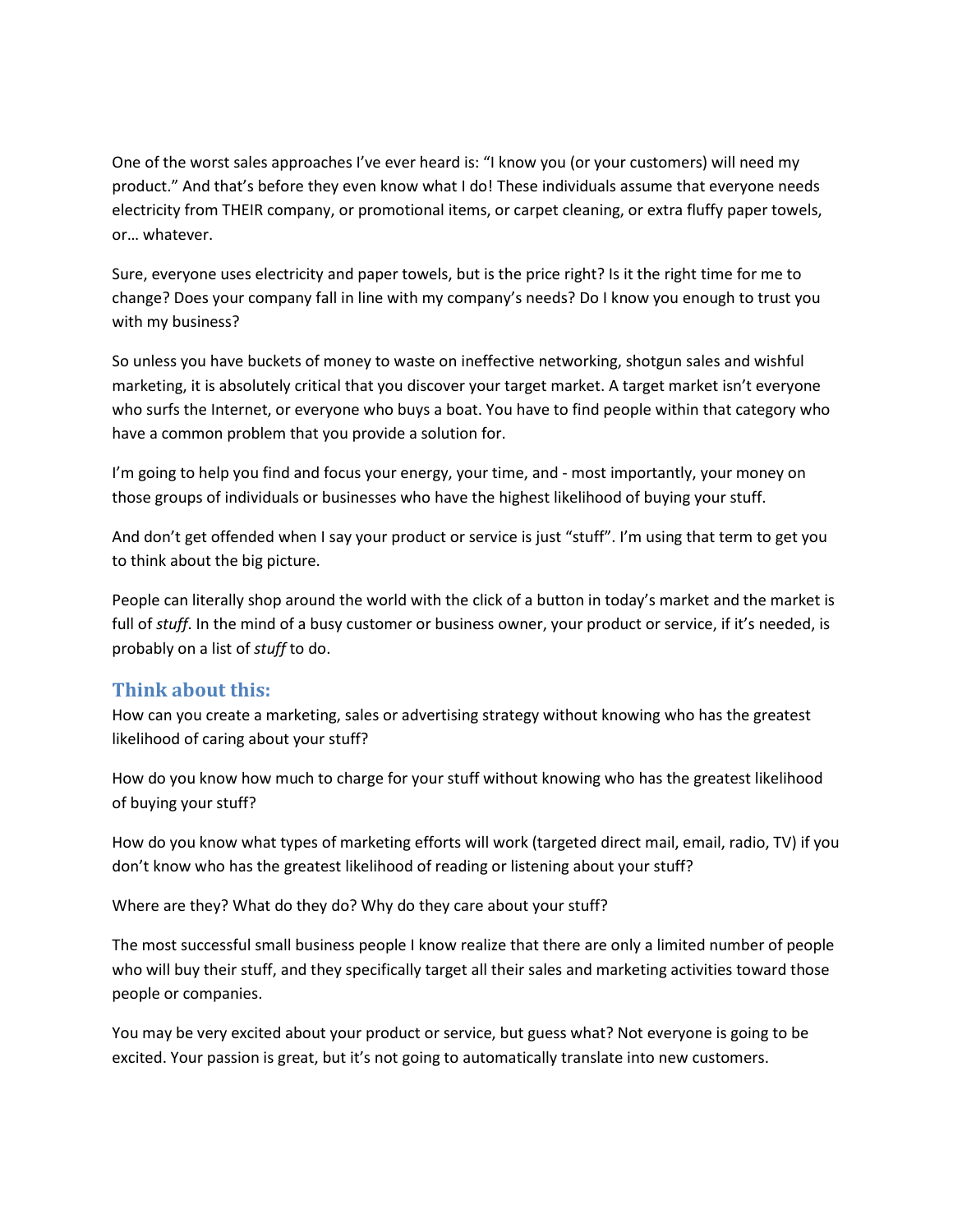**Your job is to find the people who are the most likely to care about your stuff. Right now, who do you think REALLY cares?**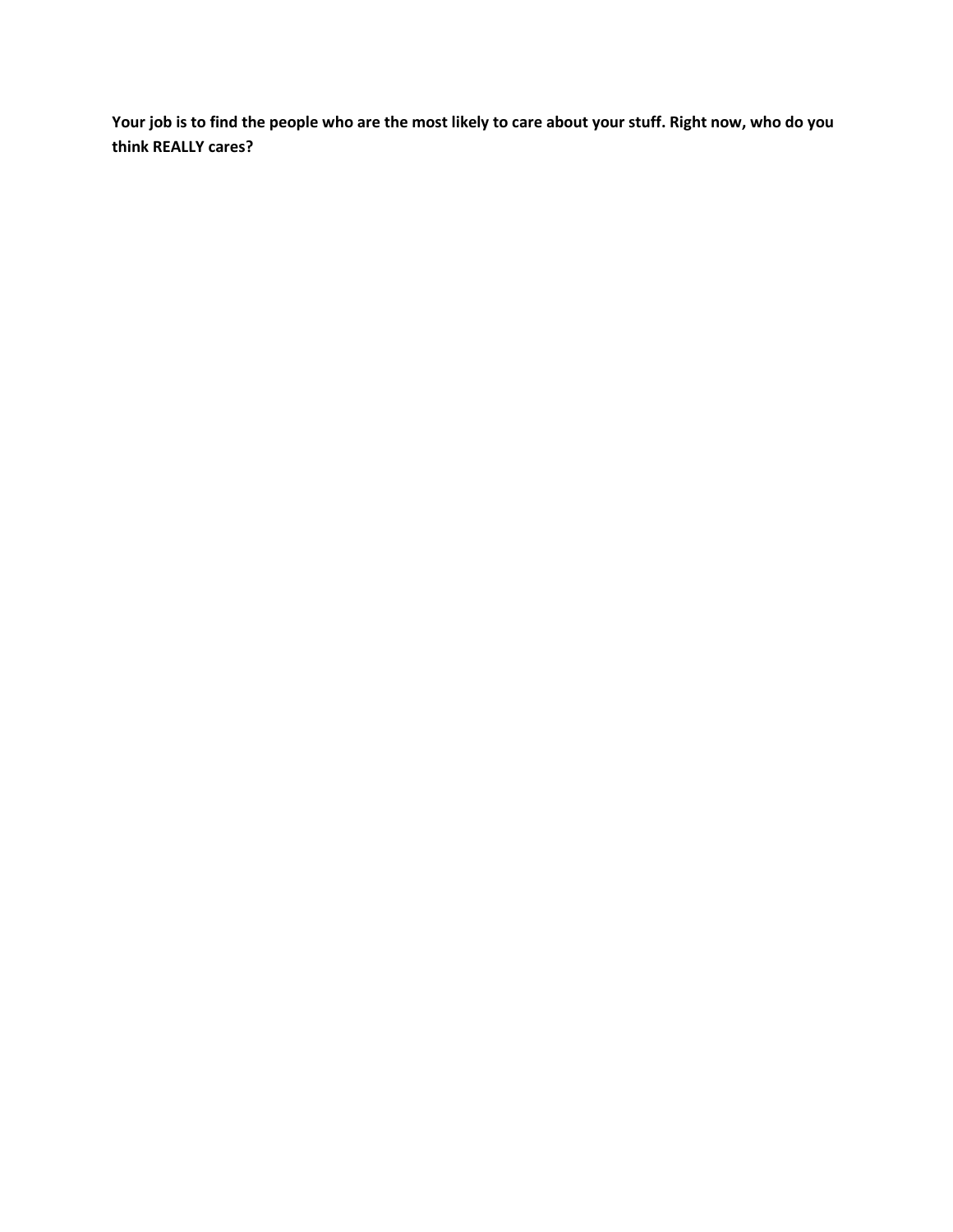# <span id="page-11-0"></span>**Chapter 2: What Are You Selling?**

Before we can identify what your target market is, one of the first things you need to do is to refine what your main product or service is so that you are not trying to be 'all things to all people'. That's the kiss of death to a small business. You can't meet everyone's needs, and you are naive to try. You have to determine what is the core product or service you are selling.

### **Never forget that people express their values through what they buy.**

Knowing what you're really selling gives you the power to feed into why people are buying. Customers are much smarter than ever before. Thanks to the Internet they can compare, discover and learn. Then they can even talk back! So be prepared. Make sure that what you're communicating about your stuff is going to increase their confidence in their decision to do business with you.

So let's get to it. Take a moment and think beyond your product.

What are the benefits of your product or service? (not the features - see next page)

What is the problem your product or service offers a solution to?

What value does your product offer?

"So how do I define the benefits, and not focus on the features?" you might ask.

Easy! Use the "Who Cares?" or the "So What?" theory.

Here are some common features that inexperienced marketers will use as benefits:

Think about it: is the fact that you have been in business since 1950 a benefit? Who cares? I know it's harsh, but really…why should anyone care?

- In business since 1950…• Award-winning …
- 24-hour customer service...• We're the largest....
- State of the art technology…• One-click ordering…
	- Located in historic downtown…
- Who cares if you're located in historic downtown, if your customer service stinks?
- Big deal if you're the largest, if you're not the best!
- How does your state of the art technology make my life as a customer better?

Let's use the example of being in business since 1950 as an example. Your job is to translate that into the fact that you're an established company with many years of experience, and that's a benefit. It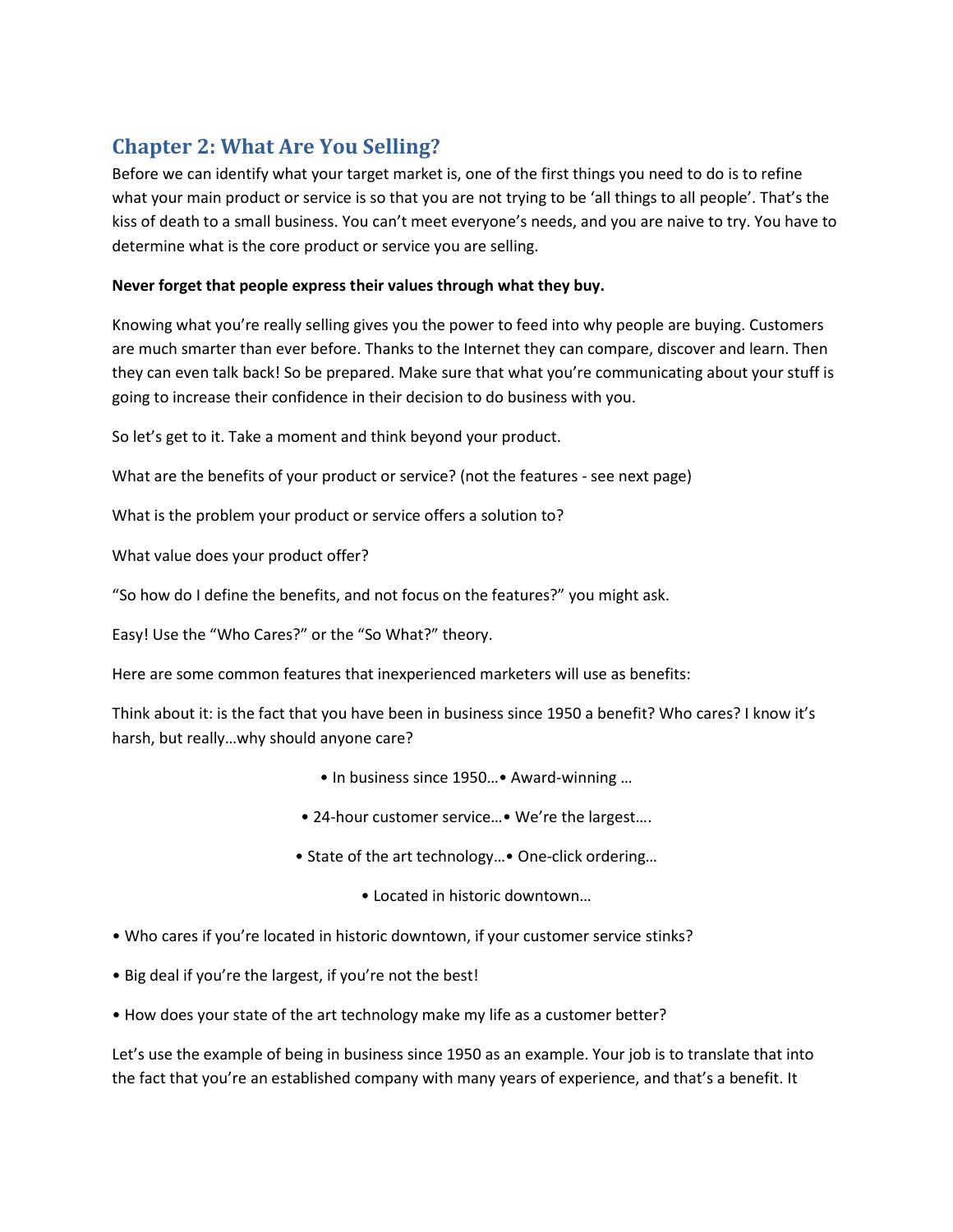implies that you are reliable, and your customer can depend on you being around to back up your product or service.

## **What's your biggest feature? How do you translate that into a benefit?**

Translate the feature of being award-winning into a time or money-saving benefit, and you've turned a feature into a benefit! Any time you want to tell me – the customer - something about your company, ask yourself, "So what?"

I can't emphasize enough the importance of speaking to your customers in terms of benefits. Honestly, we could care less if you're in a historic building. I want to know something that is meaningful to me, and how you're going to help me solve a problem.

Once you've answered the questions on the preceding pages, you've taken the first steps to finding your target market. Now that you've identified these things, your next step is to find the people that are looking for what you're selling.

# <span id="page-12-0"></span>**Niche Marketing**

Before we move on, I want to spend a minute on niche marketing. This is something very powerful to the small business owner, and I would be remiss if I didn't touch on this.

There's a commercial on TV that is, in my opinion, the epitome of this "be all things to all people" epidemic: it shows a barber shop that does legal service, and an auto body repair shop that doubles as a dentists' office.

Although the commercial may seem silly, it's a great visual of a common error of small businesses – working to meet unrelated needs, instead of becoming a specialist.



Becoming a specialist involves what is called "niche" marketing. For example: you don't just clean houses, you specialize in cleaning blinds. You don't just mow lawns, you specialize in commercial landscaping.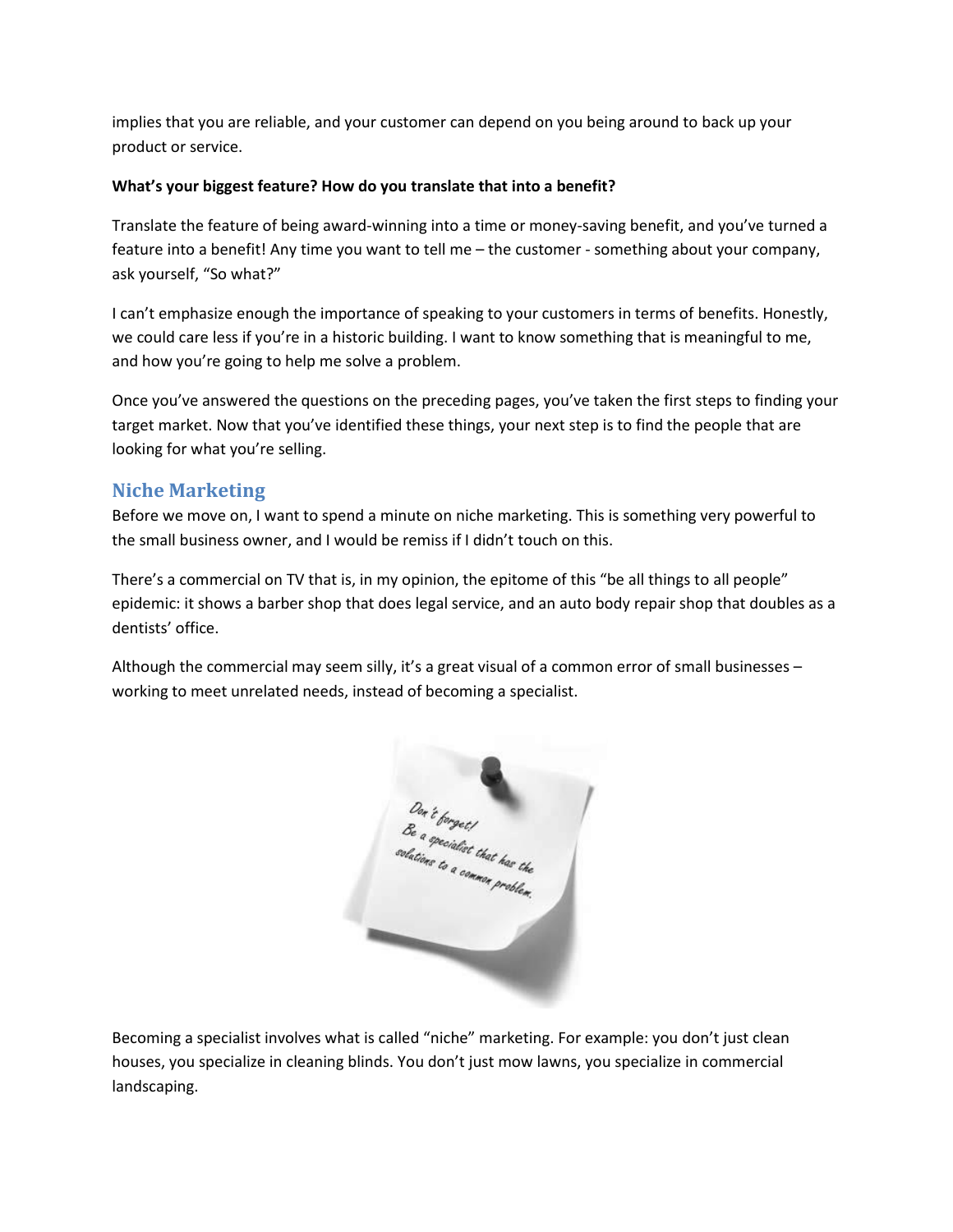Wouldn't you rather work with someone who is an expert in his/her field, instead of someone who is a "jack of all trades"?

So, if you are a carpet cleaner who does upholstery, then you need to decide: are you a carpet cleaner who does upholstery, or an upholstery cleaner who does carpets?

If you're an insurance agent who also sells Pre-Paid Legal® services, which one do you consider your primary business?

I encourage you to take a moment and decide what primary product or service you are selling, because that is what you will use as the focus for activities in this workbook. That doesn't mean you quit selling the other secondary services or products, but it means that you decide– what do you want to be known for?

Customers become confused when you are selling more than one thing. And the last thing you need is a confused customer, because they will go somewhere else to buy.

## **I encourage you to write out a detailed description of your stuff. If it's important enough for you to do or sell, it should be important enough to take the time to describe it accurately.**

After you've written down what it is you do or deliver, think about how you can describe it succinctly (briefly).

There's a power you'll find in actually putting this on paper. You'll be much less likely to divert from the most productive course of action when you have a solid idea of what your stuff is really all about.

On the next page, please take a moment to write these things down.

## <span id="page-13-0"></span>**Smart Steps:**

As you think about what it is you're selling, and how you become a niche marketer, consider these questions:

First – what are the most valuable of unusual features of your product? If you're a bookkeeper, you might think that your value is obvious, but what's going to make me use your service over any other?

Second – what are your customer's needs, and how does your product or service address these needs? Maybe you're a mobile bookkeeper, and your target market are those people who don't want their valuable business records to leave their office.

Third – what are your customers really buying? In the above case, I'm buying the convenience and security of having someone do my books who will come to me.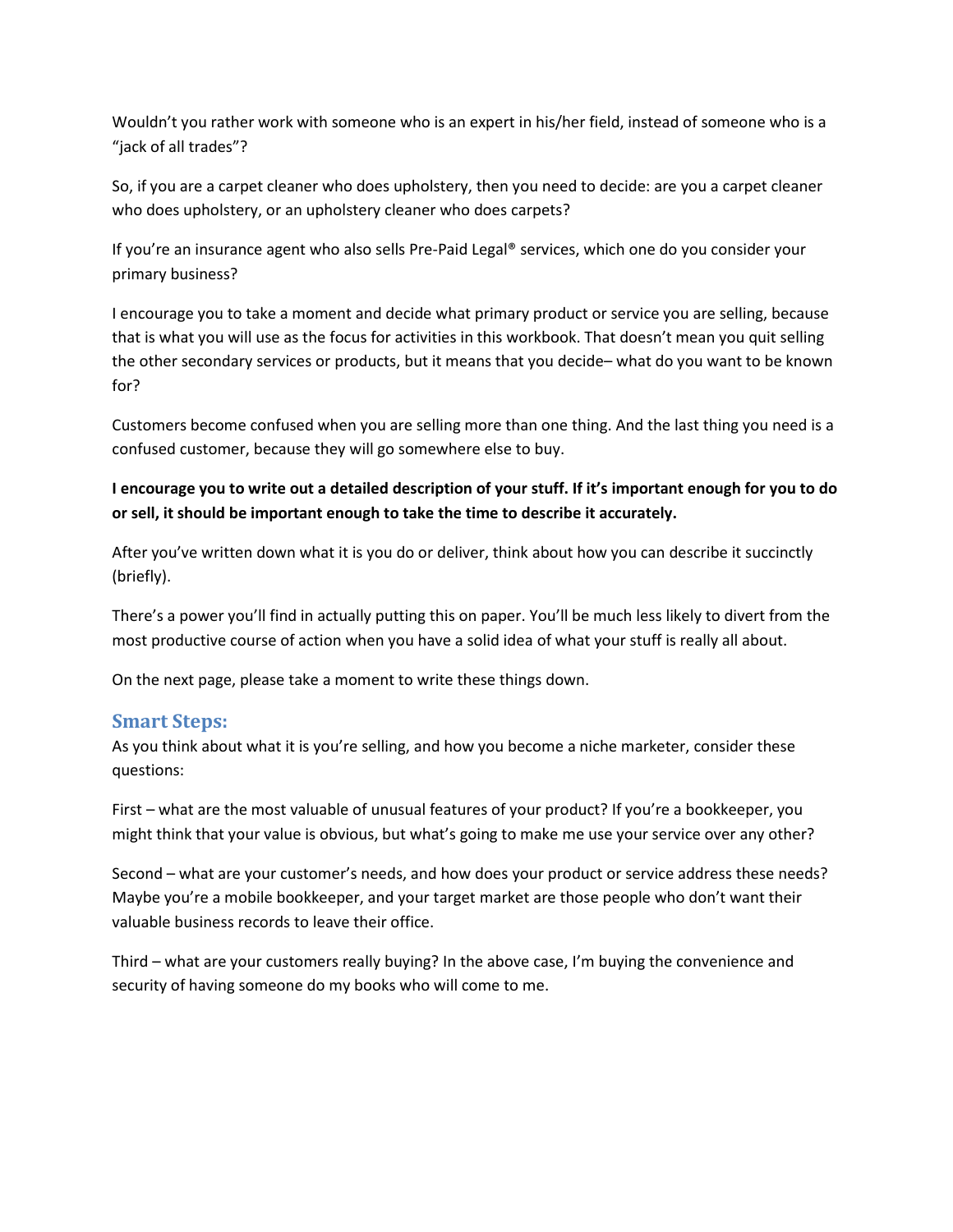# <span id="page-14-0"></span>**Chapter 3: What Kinds of Customers Are Out There?**

Get ready. Believe it or not, there are only two kinds of customers:

- Individuals, or
- Companies/organizations

See? Wasn't that easy? These two groups are commonly referred to as "B2C" selling or "B2B" selling. That stands for "Business to Customer" or "Business to Business".

Knowing which group has the greatest likelihood of buying your stuff will further help you drill down to the lowest common denominator of who your target market is. Now you may read this and think, "Well, that's easier said than done." Not so! That's what I'm going to help you understand.

Two things will determine which customer is best for you: your product itself, and the price you're going to charge for your stuff.

Start from the product itself and 'back into' who uses it. Carpet cleaning, remodeling and business training services can all be used by both individuals and companies. But who's the BEST target for your style of sales and service?

Next, consider the price of your product - what it costs to make or do. Then determine what is an acceptable profit margin taking into account all of your business and personal needs. Who is BEST able to afford the price you want to charge?

Remember what I said earlier in this workbook? You will have primary and secondary markets. But determining the most profitable (primary) targets will help you focus on spending time, energy and money with the greatest potential return on your investment.

# **You have to decide which group is going to be your primary target and which group will be your secondary target.**

Here's an idea of what I mean: Let's say you own a gift basket shop. You've done your research, and you've determined that based on your target market, local corporate accounts will produce the greatest profits for your business.

You create several different baskets, specifically geared to the corporate culture: "Welcome!" Congratulations!" "Thank You", and "Our Sympathies."

These baskets can be easily mass-produced and marketed to a wide variety of businesses, and customized using logo merchandise provided by the customer.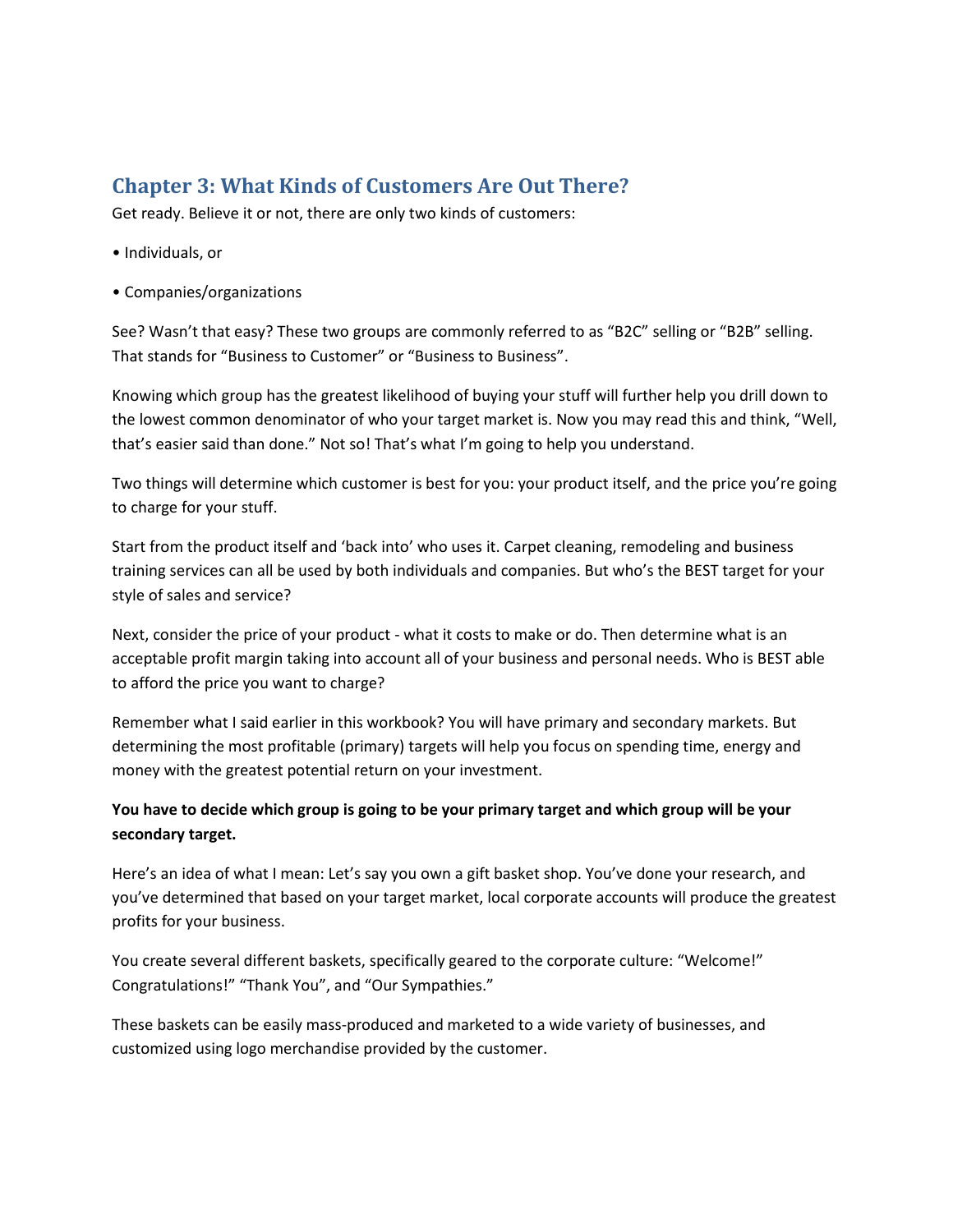Here, your money is made through volume sales, as well as being able to ask for contracts or exclusive arrangements in exchange for a bulk discount.

You can *also* have a secondary market targeted to individuals; these baskets will have a good profit margin because you charge more for the customization, and you can also create "mass produced" baskets for the holidays, and sell them either through a retail location (if it makes sense), or on consignment through gift shops, flower shops, and spas.

This theory applies to other businesses as well. If you're a carpet cleaning company, you might target individual accounts – people moving in and out of homes – or you might target home builders who need the carpets in their model homes cleaned – or you might target property management companies who have large numbers of properties with carpet cleaning needs.

Now, I've talked a lot about industries whose markets are local, but your business might have customers across the region or across the country (that's called geographic segmentation). The same principles related to primary and secondary markets apply on either scale.

## <span id="page-15-0"></span>**Smart Steps:**

Think about your past professional experiences and what you truly enjoyed and excelled at. Were these relationships at a corporate or personal level? The answer can help direct you in your choice of target customer.

First, determine which product or service you offer you enjoy the most, makes the highest margin of profit or can yield the most referrals.

Finally, consider the profile of the type of customer that needs your item. This will help determine your primary and secondary markets.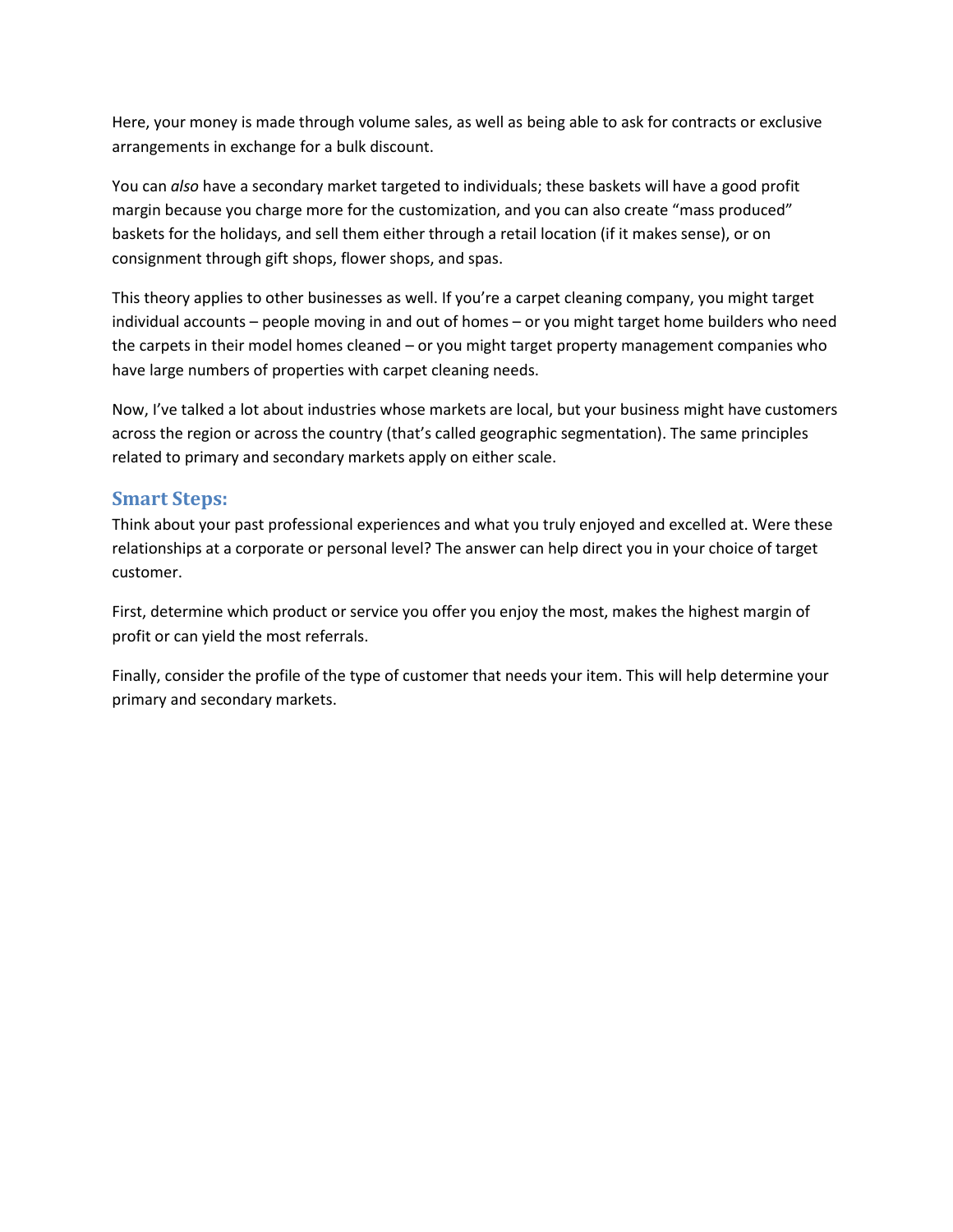# <span id="page-16-0"></span>**Chapter 4: Why Do People Buy Your Stuff?**

We've already talked about the two types of customers: individuals and companies. Well, each one buys for different reasons.

If you'll think about it, individuals typically buy for three basic reasons:

- To satisfy a basic need (food, clothing, shelter, transportation)
- To solve a problem (stopped up sink, leaky roof, dirty carpet)
- To make themselves feel good (spa services, vacations, etc.)

In chapter 2, you identified WHAT your "stuff" was, in chapter 3, you identified WHO might be targets for your "stuff", and now you have to determine WHY people should buy your "stuff" from you.

Now, we are going to into greater detail about why your customers might buy your "stuff" from you. Let's take a moment to process this. For individuals, consider the following:

Here's an example of plumbing services targeted to individuals:

- Basic Need: I'm building a house, and I need a sink.
- Problem: I have a stopped-up sink!
- Feel Good: I'm remodeling, and I want a high-end sink installed because then my house will be beautiful.

Here's the important part: the same plumber might do all three jobs, but what's your target? Where do you focus?

It's for you to decide, but remember, we're talking about three different target markets, and each target market is handled differently, each one thinks differently, and each one will make money for you differently.

You need to be able to choose which one fits you best, and why you're better than your competitor. You must be able to explain pricing, payment terms and major differences from your competitors.

This is easier to do if you've already written down a detailed description of the benefits of your stuff. (See, I told you that writing it down was important!)

Here's an example of spa services targeted to individuals:

- Basic Need: I need a haircut.
- Problem: I colored my hair wrong!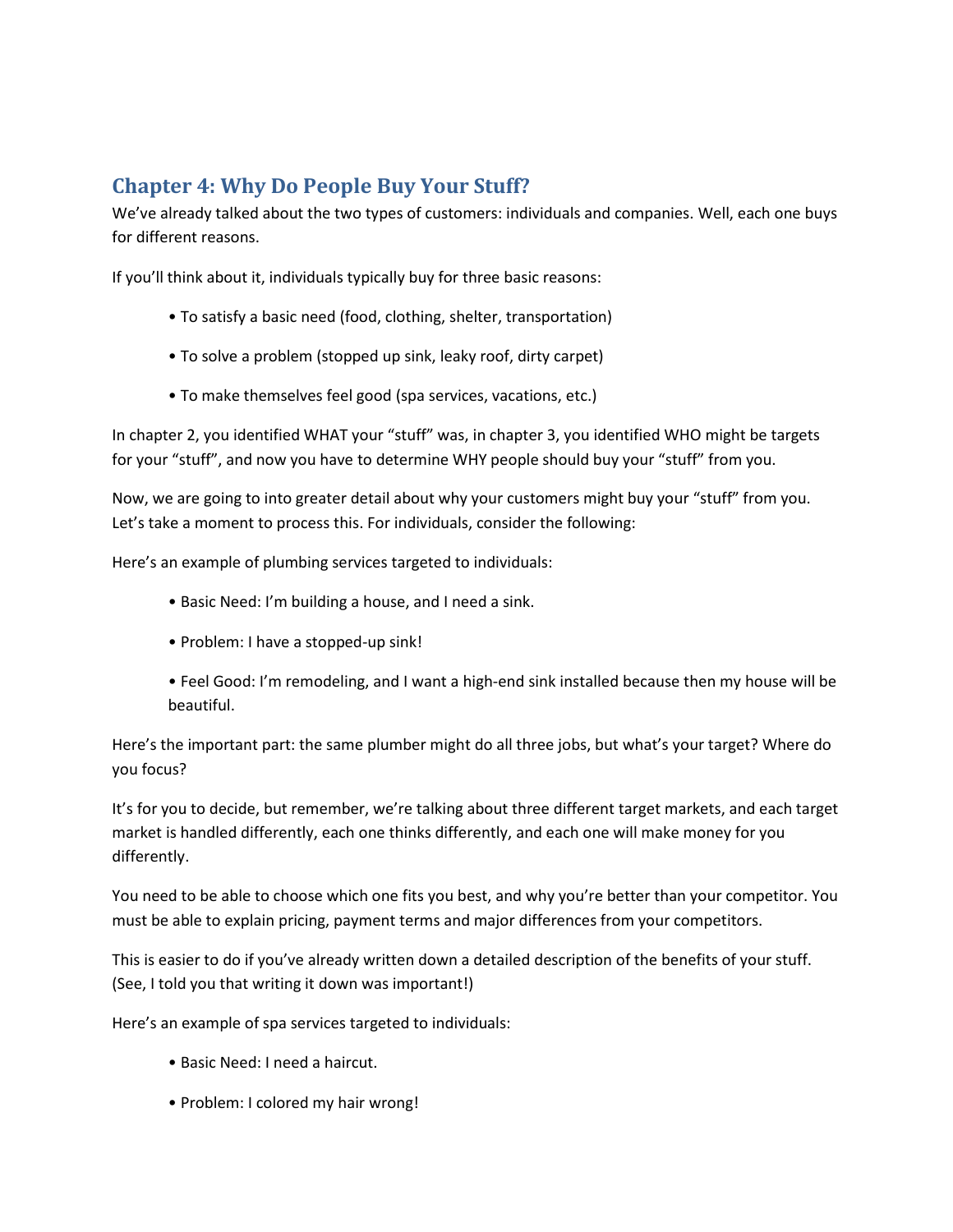• Feel Good: I want a new hairdo!

Here's the important part: although the same spa can provide all the services, what's the primary target?

Do you see where I'm going with this? Both industries mentioned fill different needs for their customers, but each product or service is marketed differently to different people.

Know your brand inside and out, and make sure that your image and message is communicated to every person in your business. This is going to help you stay on target when you're communicating with your customers.

When you change your thinking and begin to speak in terms of what your customers need and what they want to hear, you will be more successful at generating business.

### **Now let's talk about businesses.**

Businesses only buy for three reasons (three different reasons):

- To increase revenue (you've got a product or service that will help them increase sales)
- To maintain the "status quo" (they always buy these supplies, they're just buying them from you)
- To reduce expenses (you're offering something they regularly buy but at a cheaper price)

For a business, the following scenarios might be true:

#### **Here's an example of printing services targeted to a business:**

- Increased Revenue: A business wants to expand its product line by offering printing in addition to its graphic services, and an outside vendor offers third party printing that meets the business' needs, as well as the business' customer's needs.
- Status Quo: A business has always purchased printing from vendor "X", but you can prove that you provide better customer service on the same printing at the same price.
- Reduced Cost: A business can print things in-house, but an outside printing company can prove it will save cost, both in materials and supplies, as well as manpower.

You and you alone must determine where you fit in the above scenarios. But don't worry, I'll show you how to figure it out.

When you determine WHO your customer is, then you will know exactly who you're talking to, and what their challenges and problems are.

When you know WHAT your customer's challenges and problems are, you can then craft a message that resonates with them.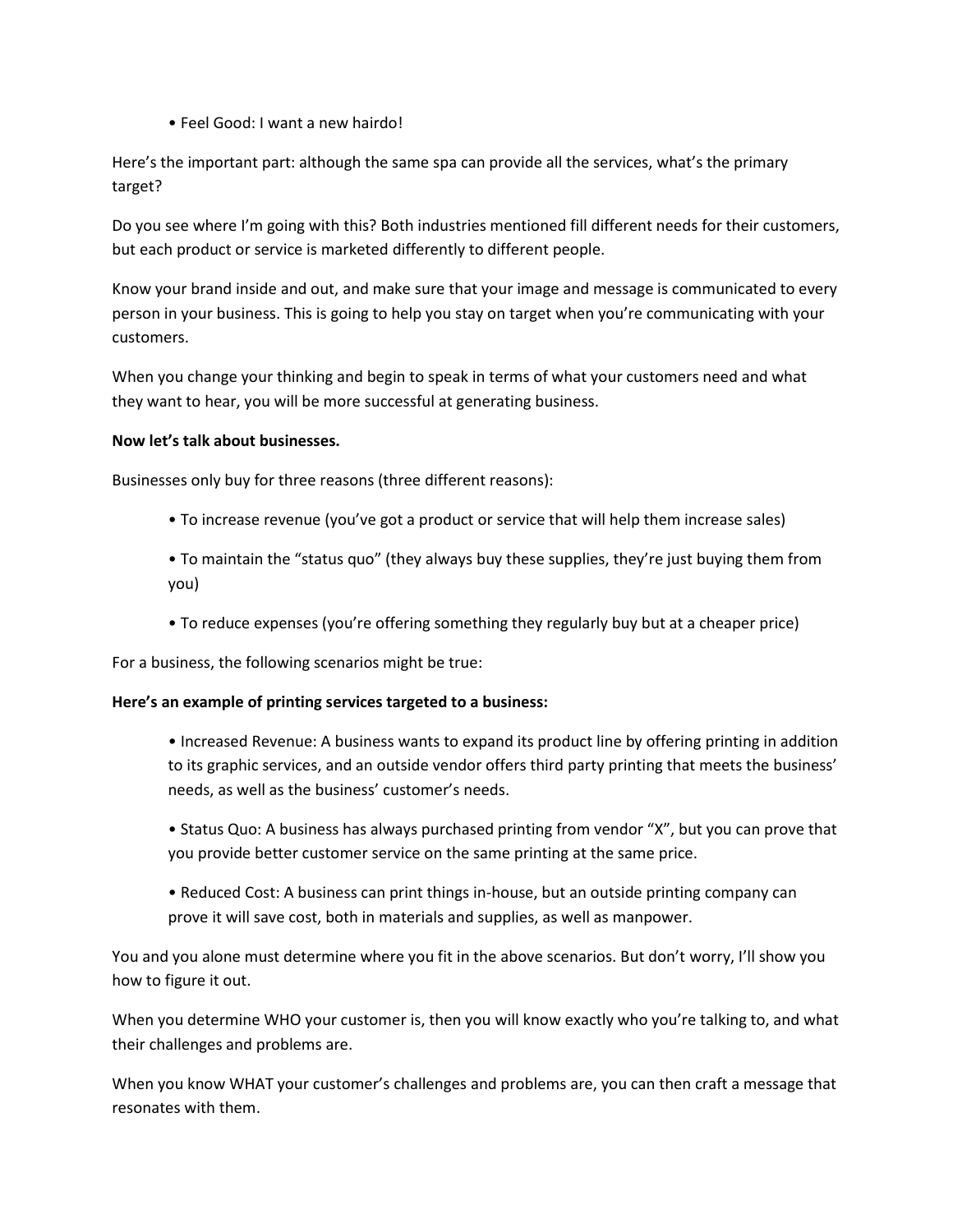When you know HOW your customer thinks, you will use language and images they respond to and identify with, which will let them know that you really understand them.

Complicated? A little… but it's not impossible. Part of discovering your target market is knowing not only what you're selling and who you want to sell it to, but also why is your target market going to buy it.

Based on what you've read so far, WHO do you think your customer is?

WHAT do you think your customers' challenges and/or problems are?

How does your customers think? What language will they understand? What images will they identify with?

# <span id="page-18-0"></span>**When and Where do People Buy Your Stuff?**

It's also critical to know when people buy stuff. Some things are seasonal, such as landscaping, air conditioning or equipment rental. Part of determining who your target customer is will involve analyzing when they buy, and how often. If you don't plan for the "off" season, then you plan to fail. It's that simple.

Is your product or service seasonal? If so, list the times of the year that are the most productive for you:

How do you "make ends meet" in the time in between your seasonal sales?

What do you do in the "off" season to keep your name in front of your customers?

The "where" of people buying your stuff is called geographic segmentation. There are many ways to geographically break down your target market, but I want you to think about the four most common geographic segments:

- National
- Regional (or by State)
- City
- Neighborhood

Some things are obvious: if you're cleaning carpets, you're probably a locally-focused company. If you're selling gift baskets, you might be a regional or even nationally focused company. If you're selling handmade soap, there's no limit to where you can focus your sales, thanks to the Internet.

NOTE: I'm not going to touch the concept of Internet sales in this workbook. That's an entirely different beast, of which I have little or no expertise. I can't lead you astray if I don't even try to go there.

What works best for you? You might now have some ideas in your head, but until you do the activities in this workbook, there's no way you can accurately answer that question.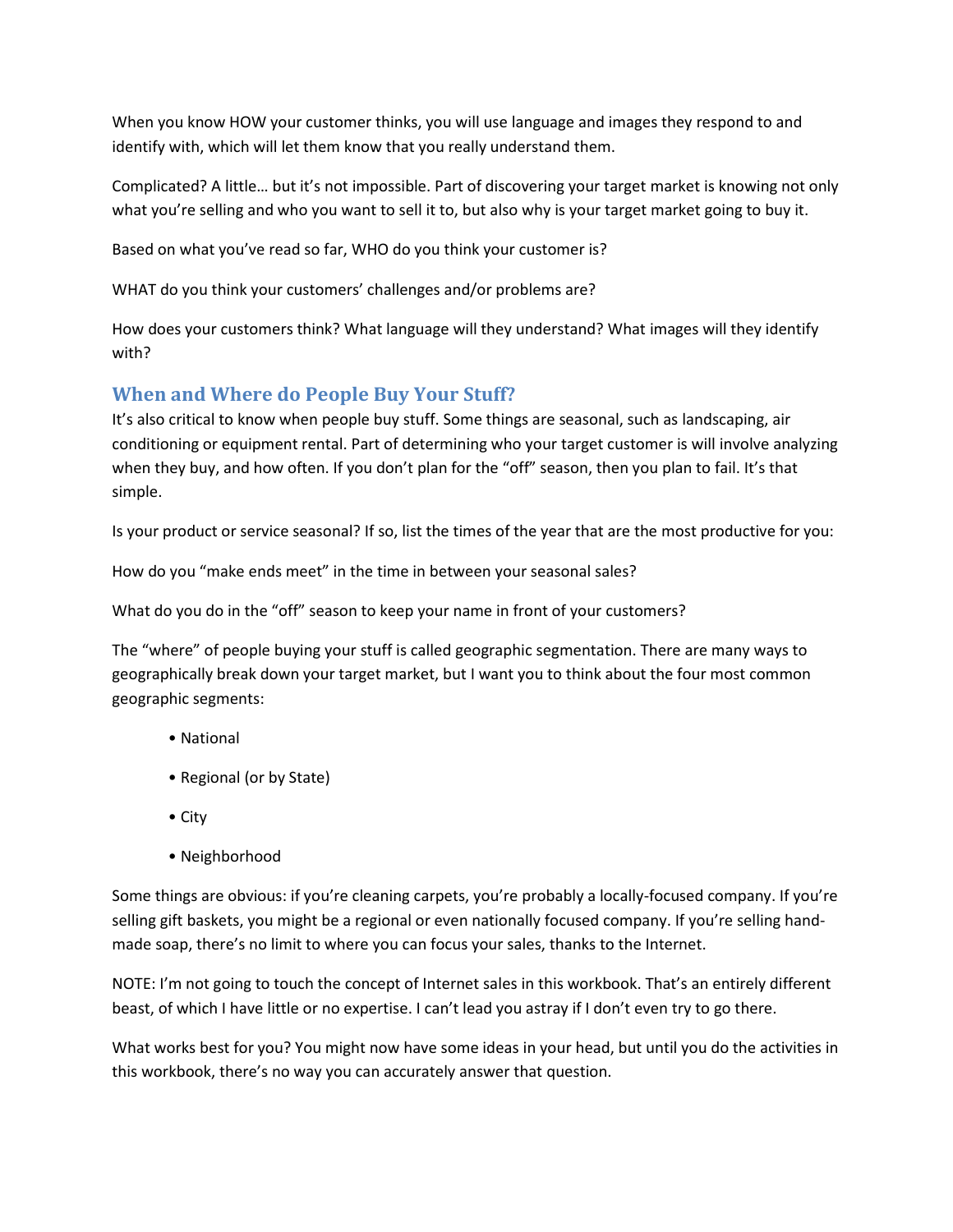**Let's keep moving forward and work to determine who your target market really is.**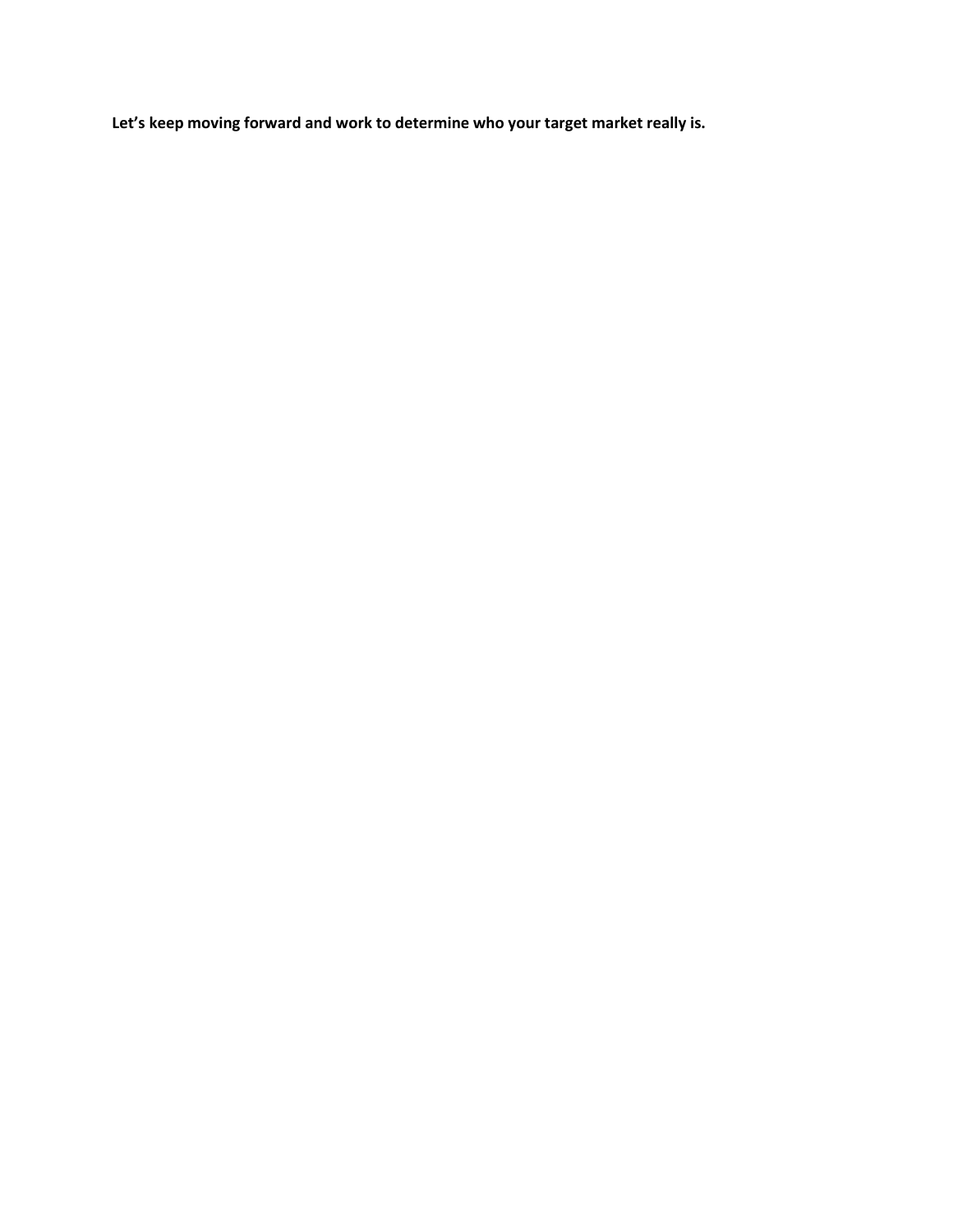# <span id="page-20-0"></span>**Chapter 5: Conducting Target Market Research**

For years now I've conducted classes that have drilled down into the topic of target market research. One of the points I emphasize again and again is that you cannot depend on your own judgment to determine what your customers or community needs. You have to listen, observe, research and analyze your data.

- Listen to what others are saying about similar industries, similar companies, and what your customers say about you – even the customers that are complaining!
- Observe trends not only in your industry, but in the life and times of your target market.
- Research in the form of interviews, surveys, data analysis and even driving through neighborhoods! This step is vitally important to the entrepreneur and small business owner.
- Analysis is all too often something that often is done "on the fly" for a small entrepreneur, but it's critical nonetheless. You have to THINK about what you discover about your target market, and consider what it means for you and your customer.

You may think you know what your customer needs because you're in love with your stuff. But you can't forget the "So What" rule from earlier chapters.

Taking the time up front to do your research will pay off in greater rewards down the road because you will be communicating much more effectively. And who knows? You might discover new and exciting opportunities based on your findings.

#### **Here is a practical idea on how to do research on your target market:**

Do an environmental survey – if you are focusing on a local area, literally drive around the neighborhoods in that area.

- Who else has a business like yours?
- Do you see enough evidence that the community can support your business?

#### **Here's an example of how an environmental survey can help you target your market:**

Let's say you are starting a commercial landscaping company. So you drive around your city, and you see that there are not many commercial properties that have landscaping.

Your task at this point is to decide if there's enough business to support your idea. If not in your immediate community, then you need to determine what other areas to reach out to, learn about and become familiar with in order to have a successful business.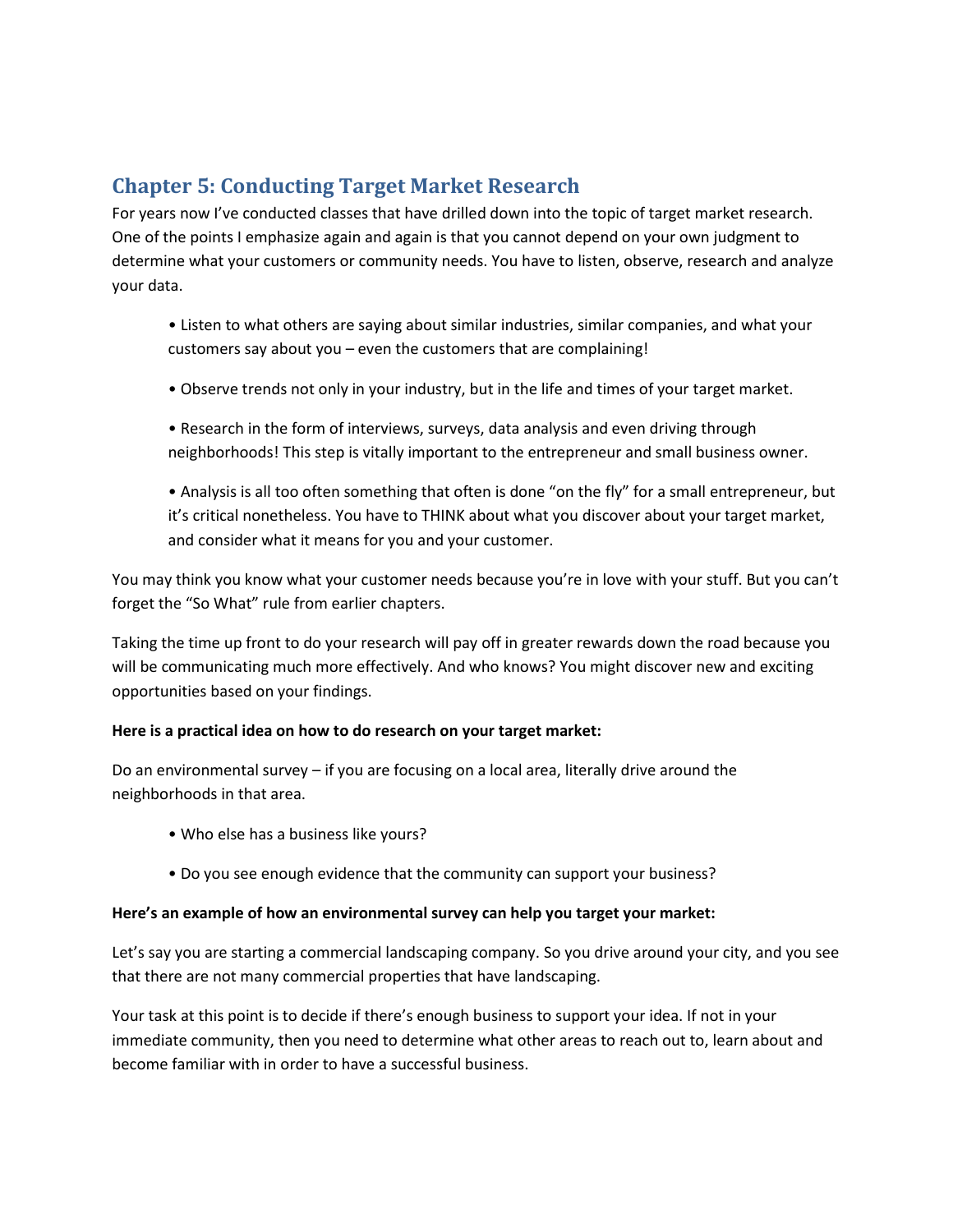## **Now that you've read this chapter, what are some ways you can do market research for your company?**

Having a thorough analysis of your competition also helps you "fine tune" your marketing plan. You need to consider: what are other similar companies doing for promotions and advertising?

Once you've determined what your competitor is doing, choosing something slightly different can set you apart, or you may want to do something similar to what is working well for them, but with a unique twist.

Additionally, in your competitive analysis, it's important to consider your competition's prices, sales tactics and community involvement.

Then consider what you do (or can do) better. This information will help you leverage your stuff more effectively with the target markets to whom you want to communicate. You also need to consider what they do better than you, and recognize that you can't be "all things to all people."

Do a customer survey – talk with as many people as you can about the new business you are trying to open (or about your current business, if you're already open). The next chapter goes into greater detail on how to effectively gather information this way.

List a few things here that make your business unique. And don't say "We have great customer service." Think of something UNIQUE, such as: "We give a free backrub with every haircut."

Here's an example of how conducting a survey of your current customers can be a powerful tool. A student of mine owns an assisted services company that helps seniors maintain their independence.

I asked her to pick the "biggest and best" of her top 30 customers and then survey them. When she surveyed these customers, she found that her best customer was a 72-year-old male whose daughter made or influenced the buying decision.

With that information, she was able to check the most recent census data, and found the areas where this age group mostly lived, and targeted specifically designed mailings to these neighborhoods. Her business grew because she was focusing in on the "low-hanging fruit".

## <span id="page-21-0"></span>**Smart Steps:**

Don't re-invent the wheel. Spend some time online with a few key word searches and you'll find a variety of tools to assist you in harnessing data. Make a list here of some keywords you can use in your searches.

If you aren't good at analyzing data, find someone who is! And I'm not talking about a standard number cruncher. You're going to want to find a successful professional in one of your networking circles that really gets "the big picture" and can help you hone in on the important information you've collected for the greatest benefit.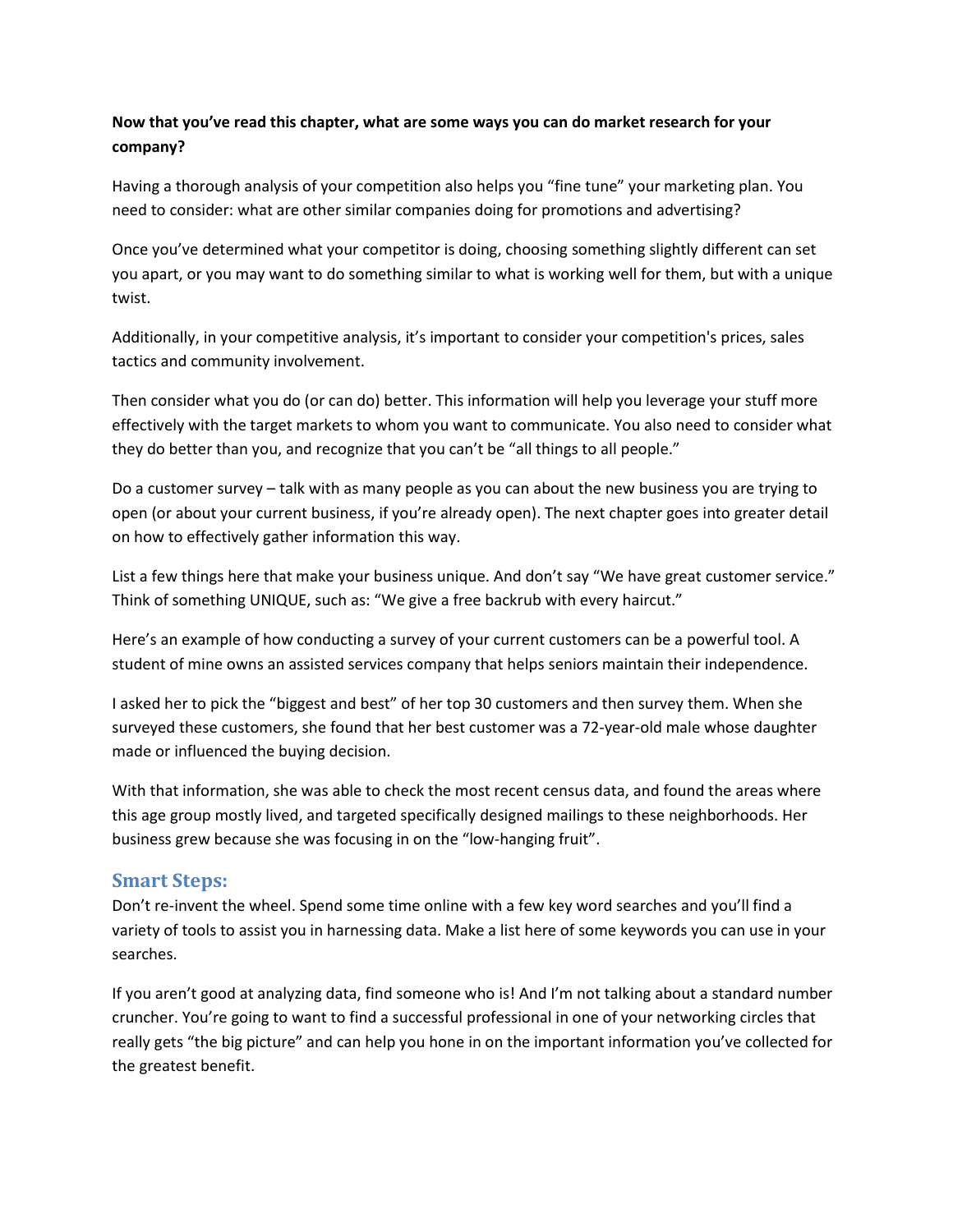# <span id="page-22-0"></span>**Chapter 6: Surveying Your Customers**



Surveying your customers is an easy way to discover how to find more customers like the ones you have, OR how to move up to the next level with your customer base.

It also gives you insight into your prospective customers' needs, buying preferences and spending habits, which in turn tells you if they are a good customer base for your company.

What if you don't have customers because you're getting ready to start a business? We'll deal with that in a later chapter.

When you survey your customers, remember three things:

- Keep it short don't ask more than 10 15 questions.
- Keep it simple Avoid complicated questions.
- Give them something for their time, even if it's something as small as a coupon or discount on the next purchase they make from your company.

## <span id="page-22-1"></span>**What to Ask On Your Survey**

For any customer, you cannot create an accurate, three-dimensional profile without considering demographic, geographic and psychographic factors. It is an all-too common error for most businesses and entrepreneurs to develop business plans and strategies off of the first two.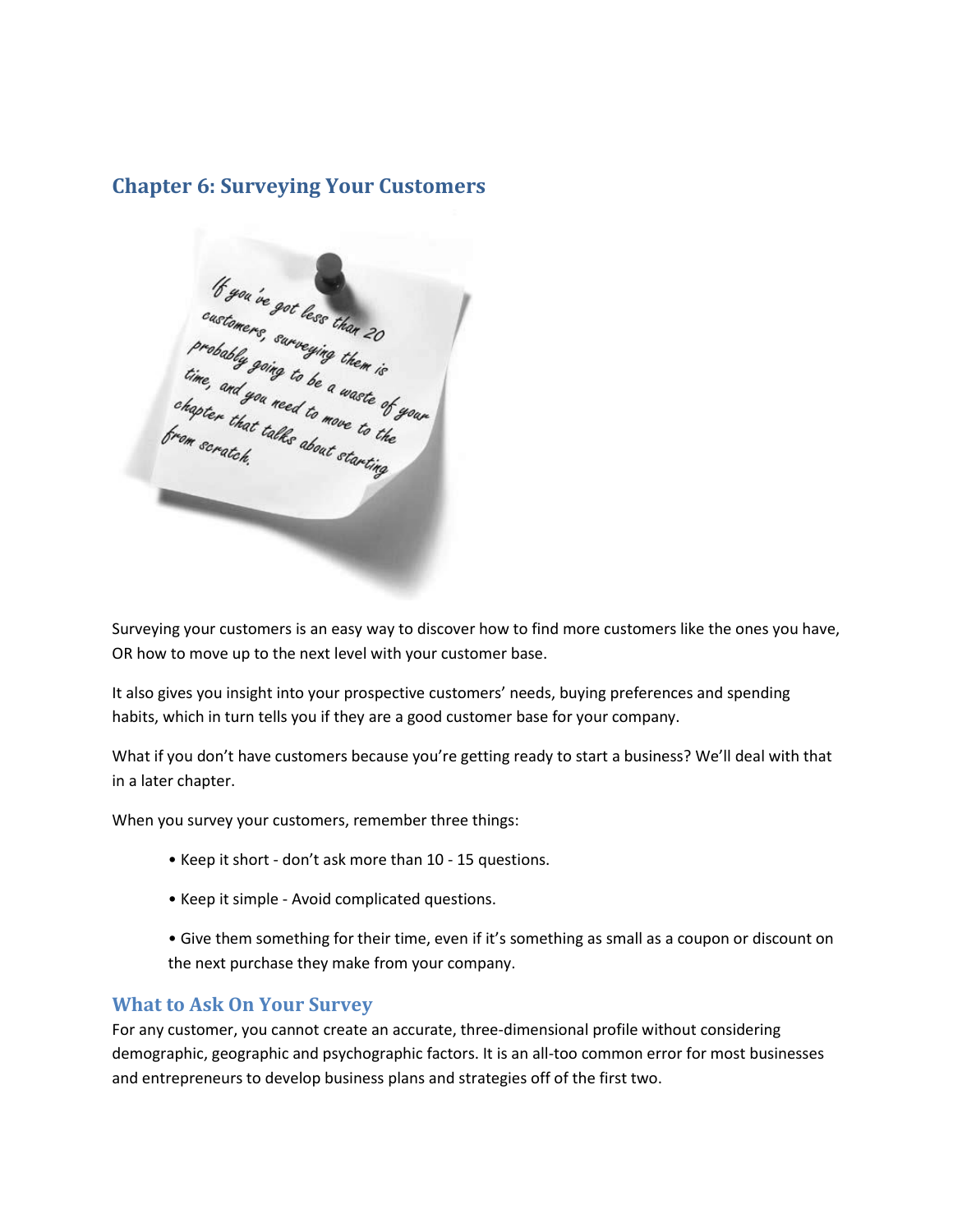But that's two-dimensional, and only using two dimensions means flat. A flat picture means flat business. In order to reach your target market successfully, you have to combine the demographic and geographic information of your customers with their psychological information.

# **It's simply foolish not to take into consideration the importance of the psychological features of your customers.**

If you are a company selling to individuals, you need to gather the following information (if you don't already have it) on your survey. I've explained next to each item why that piece of information can be an important consideration in your marketing plan.

Demographic – D Geographic – G Psychographic – P

G) Location: Where do they live? Where do they work? How do they commute? What's the average value of a home in their community?

D) Age: There's a huge difference in income and marketing techniques between a 25 year old and a 55 year old!

D) Gender: You certainly don't want to have flowers and bows on a brochure that will be read primarily by men; conversely, you don't want to have a manly appearance on something targeting women.

P) Occupation: What if you find out that two-thirds of your customers are attorneys or are in the accounting industry? What if 75 percent of your customers are blue-collar? You need to gear your communication to their frame of reference and perceptions.

P) Education: You will market differently if most of your target market has Master's degrees, than if most of your target market has a high school education.

D) Marital Status: When marketing to married people, you don't want to overlook the benefits to the family, or appeal to the "gift" idea of your product. Never forget the value of a Mother's Day, Father's Day, Christmas Day, wedding or birthday present.

D) Income: It's critical to find out how much discretionary income your target market has. If you're trying to sell a \$1,000 product to someone with a \$35,000 annual income, you might need to re-think your plan; on the other hand, if you're trying to sell a \$5 product to someone who makes \$250,000 year, you might not be charging enough.

P) Ethnicity: Here's a delicate question that can have a big payoff. I had a customer – a salon – who asked this question, and they identified that almost 25 percent of their customers were African-American, and they had practically no products geared for the hair needs of that particular group! It was frustrating for their clients, but their business picked up dramatically when they corrected their error.

P) Hobbies: This might seem like a useless question, but think about it: if you find out that 8 out of 10 of your customers like to read, maybe you should have a newsletter. But what if 80 percent of your customers don't check the "like to read" box and you have a newsletter – what a waste! If you're a Bed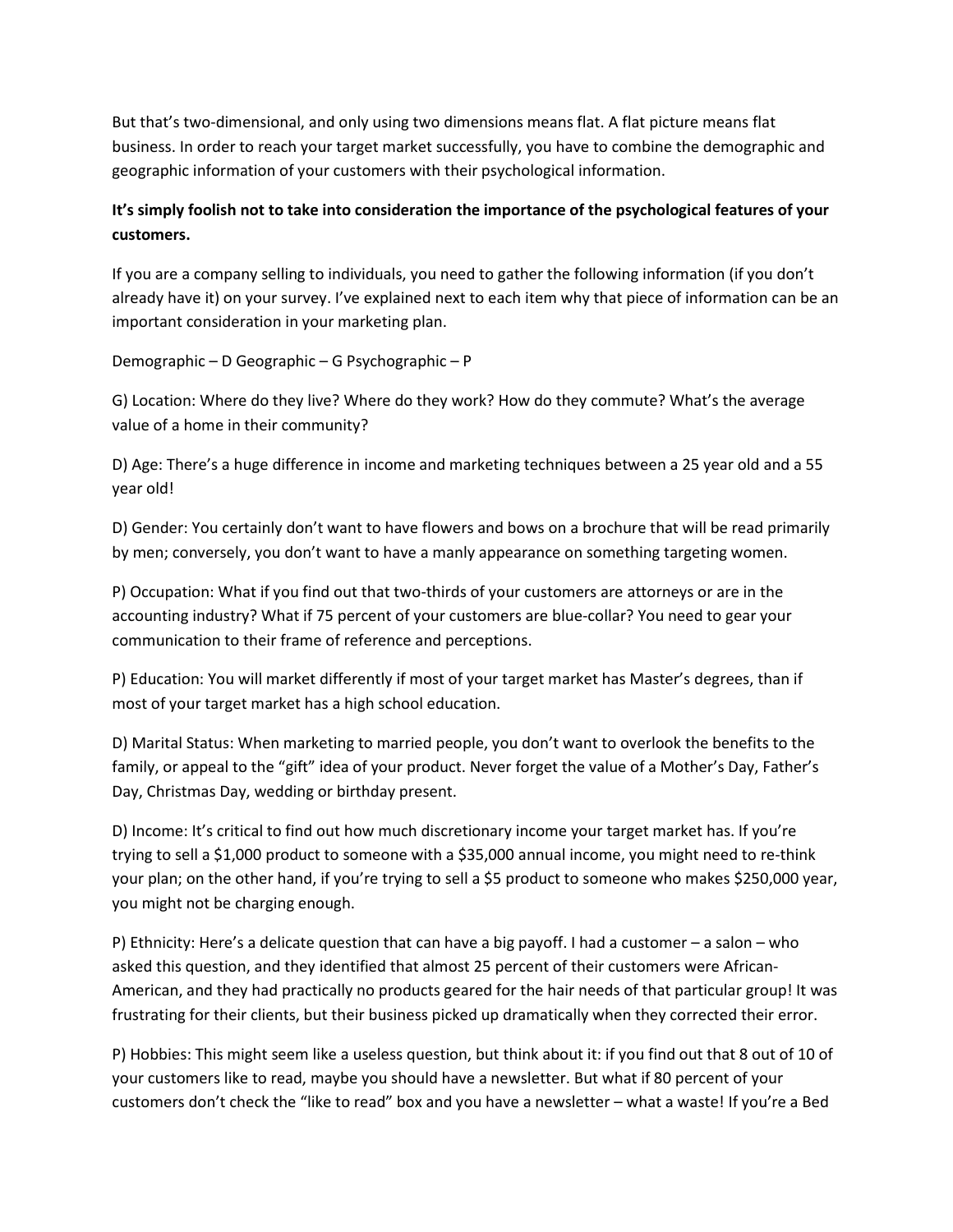and Breakfast, and you find that 75 percent of your guests like to watch movies, perhaps you need the latest movies in stock?

Additionally, if you underestimate the importance of asking your customers what their hobbies are, you might miss an opportunity to see avenues of marketing that you would otherwise miss - publications, events or places where you can communicate with them.

P) What? You have to ask them which of your products or services they use and what product or service they wish you had. Why? You might think that the 5:30 am high-powered yoga class is awesome, but you can't figure out why you only have three participants. Or you might find out that your customers would like a 5:30 am class, and they've been going to your competitor to take it!

P) Benefit: This is the "Why do you buy my stuff?" question. Ask your customers what makes you so special to them. You might think they value the LOOK of a clean carpet, but what if 75% of your customers like the HEALTH aspect, or the help with combating allergies?

P) How Often: Do you only sell your product seasonally, or is it considered a major (therefore seldom) purchase? If you're selling a high-end item, such as a vehicle, boat, remodeling service, etc., you have a high likelihood of selling once every few YEARS to one customer, which means you have to find more customers than someone who sells a lower priced item more often (carpet cleaning, house cleaning, boat storage, etc.)

P) Loyalty: This might seem like a strange question, but think about it: Why are they using YOU? Are you convenient (you're on their way to or from work), Are you the least expensive? Do you give the best customer service, etc.

In a research study by Rice University Professor Dr. Paul Dholakia and Dr. Vicki Morwitz, published in Harvard Business Review, the study concluded that the simple fact of asking customers how a company was performing proved to be a great customer retention strategy.

In this study, conducted over the course of a year, one set of customers were sent out a satisfaction and opinion survey and the other set was not surveyed.

After a year, twice the number of people continued and renewed their loyalty towards the company in the group that took the survey.

This is critical to understand. Your customers change, and if you don't change with them, they will find someone who "gets it". In this competitive marketplace, your customers HAVE to know you care about them, their needs, their ideas and their best interests.

Regular surveys are also powerful ways to ask your customers what they think about new products or services you are thinking about introducing.

Something YOU think is fabulous might only be marginally attractive to your customers. Don't just think you know what your customers want, ask them what they want. You can't depend on your judgment.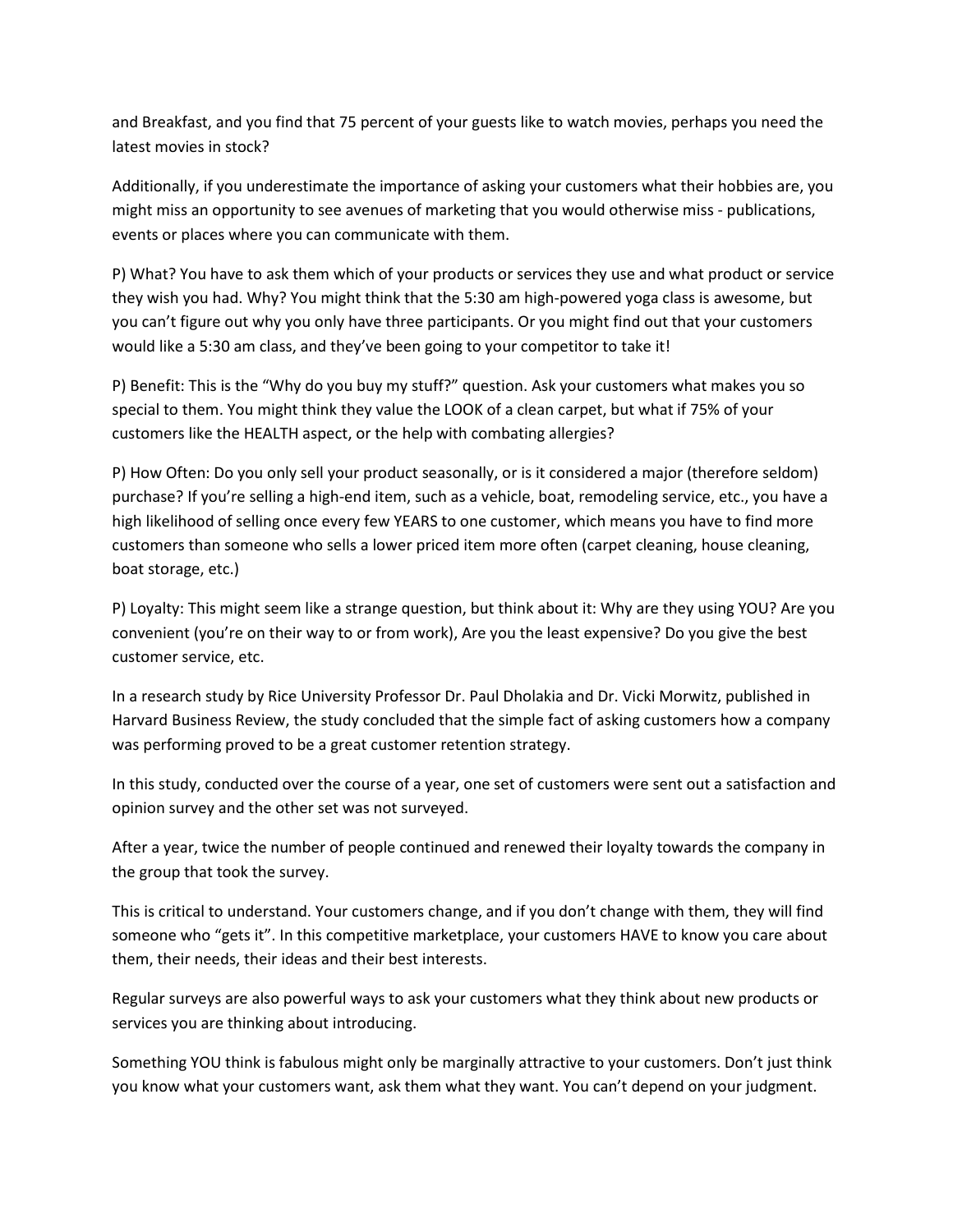# **If you can't tell me why your customer buys your stuff, how are you going to tell your prospective customer why they should buy your stuff?**

You have to be able to keep reminding customers and prospective customers why they like (or will like) you. You'd be shocked at the information you can find out with just a little research.

Remember, an important part of your marketing and communications is convincing your customer that you can meet a need that isn't currently being met, or that you can do it better.

## *Ok, You've completed your survey, now what?*

First of all – acknowledge that you're never going to know everything you need to know from one survey. That means you're going to need to conduct your surveys regularly to build on your baseline information.

- Making and distributing your survey is one thing,
- Compiling the information is another, but
- USING the information from your survey is what will make you money.

You need to put the information together in such a way that you create a profile of your "perfect" customer.

## **Use the space below to make notes on anything you learned during the survey process:**

## **Here's a sample of how you will compile the information you gathered from your survey:**

My Company:

Company Name:

Primary Product:

My Customer:

Age:

Gender:

Average Household Income:

Most of my customers are located in this zip code/county/city/state:

Buys my stuff because:

Buys my stuff how often:

## **Here's an example of the profile that is made using this information:**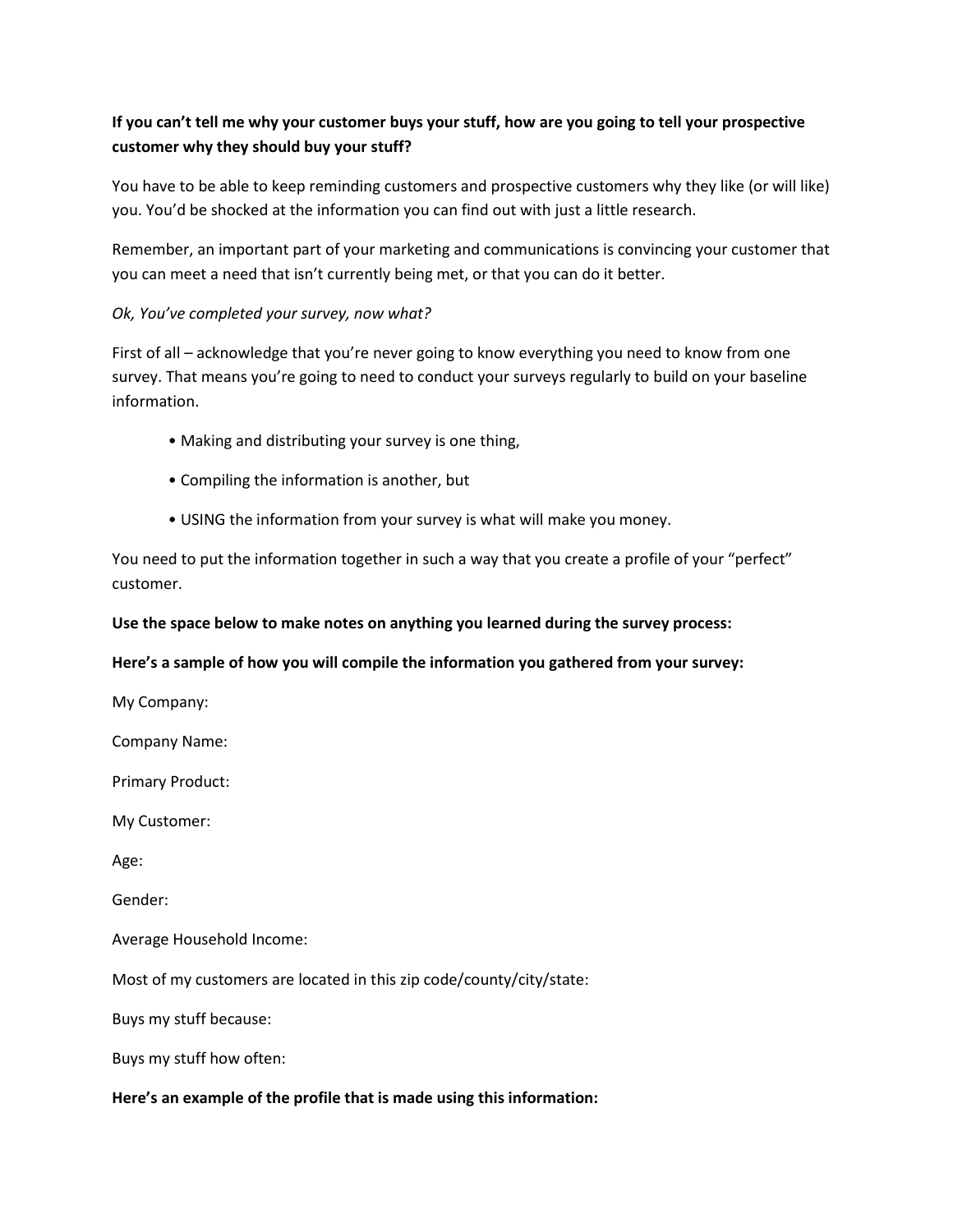Company ABC, a gift basket company, targets busy executive women between the ages of 35 and 55, with an average annual household income over \$250,000, who value personal relationships and purchase gift baskets at least once a month for professional and personal expressions.

## **Now, use the information from your survey that you entered on the previous page to make a profile of YOUR perfect customer.**

See? In one short paragraph, you have defined your business, identified your primary product and identified your target market.

Everyone Must Remember !<br>for you must have works with you and<br>markets,

Now that you've made your profile, you can use it as a basis for everything you do as you move forward.

The first thing that you need to do with this information is make sure that everyone who works with and for you knows who your target market is. It's such a colossal mistake to neglect to communicate this information to the key people you interact with and who represent your company. How do you do this?

• Help your employees by providing them training about the wants and needs of your perfect customer. Educate your employees on the standards and values that your company is promoting, and the values around which your company operates.

• Help your salespeople save time (and YOUR money) by directing them to find the customers who have the highest likelihood of buying your stuff, based on the profile you have created. Don't let your salespeople "shotgun" for customers, help your sales staff avoid wasting time and money with ineffective sales techniques.

The next thing is to be sure that before you pay out one dime for any type of marketing or advertising, you measure it against what you have discovered through this process. If it doesn't measure up, then it needs to be eliminated.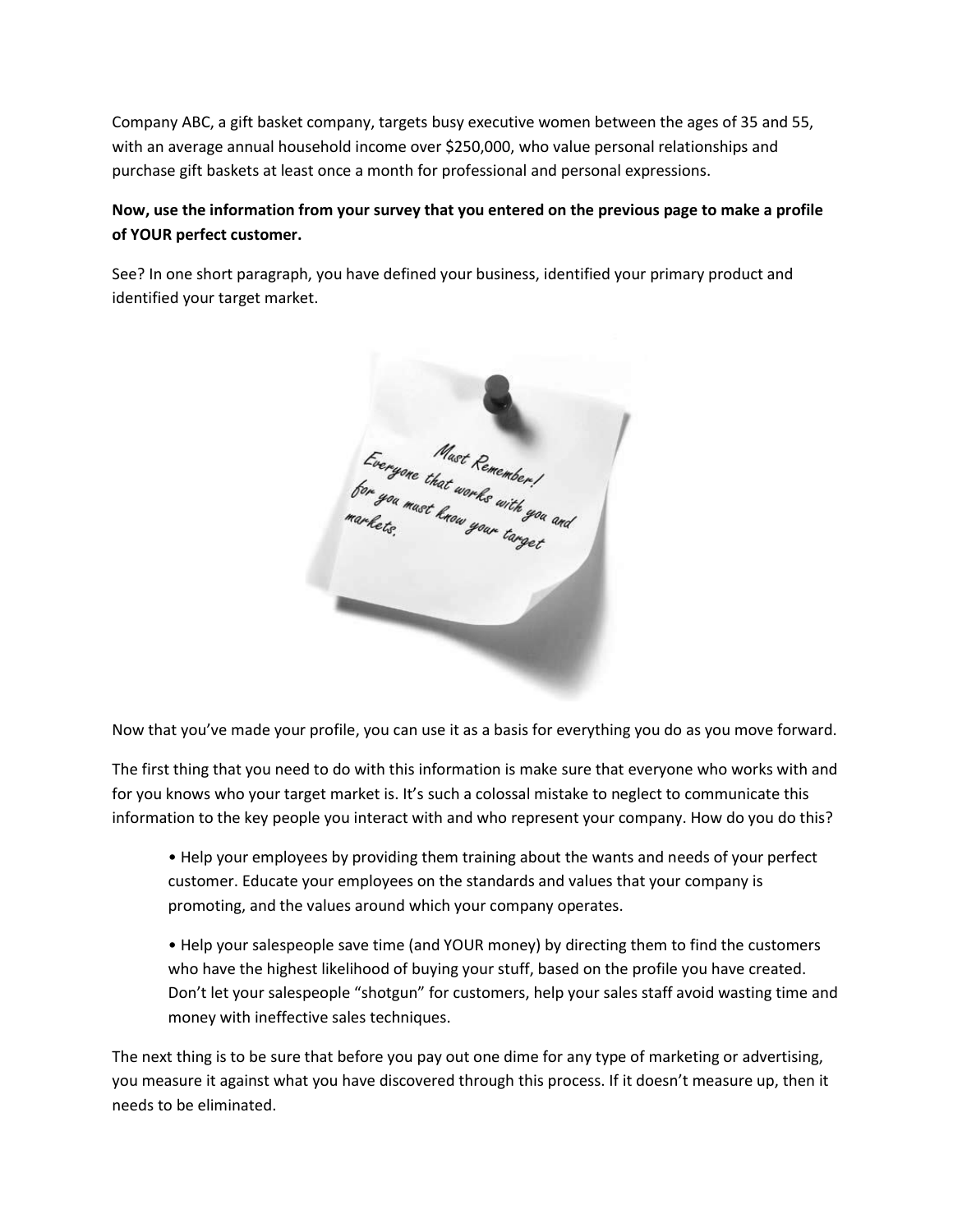Don't let a smooth-talking newspaper, magazine or "coupon clipper" company talk you into buying an ad when they don't even reach your target market! It's YOUR job to know where your customers are, or you will waste money you don't have.

# <span id="page-27-0"></span>**Smart Steps:**

Take the survey yourself and see how much time it takes to complete. Be aware of how much time you're asking people to give freely to you.

Give your customer 90 days to respond, sending out at least one reminder during this time period.

Using the information you've discovered in this process, what changes do you need to make? Are there networking groups that aren't connecting you with your target market? Are there advertising campaigns that can be dropped or changed?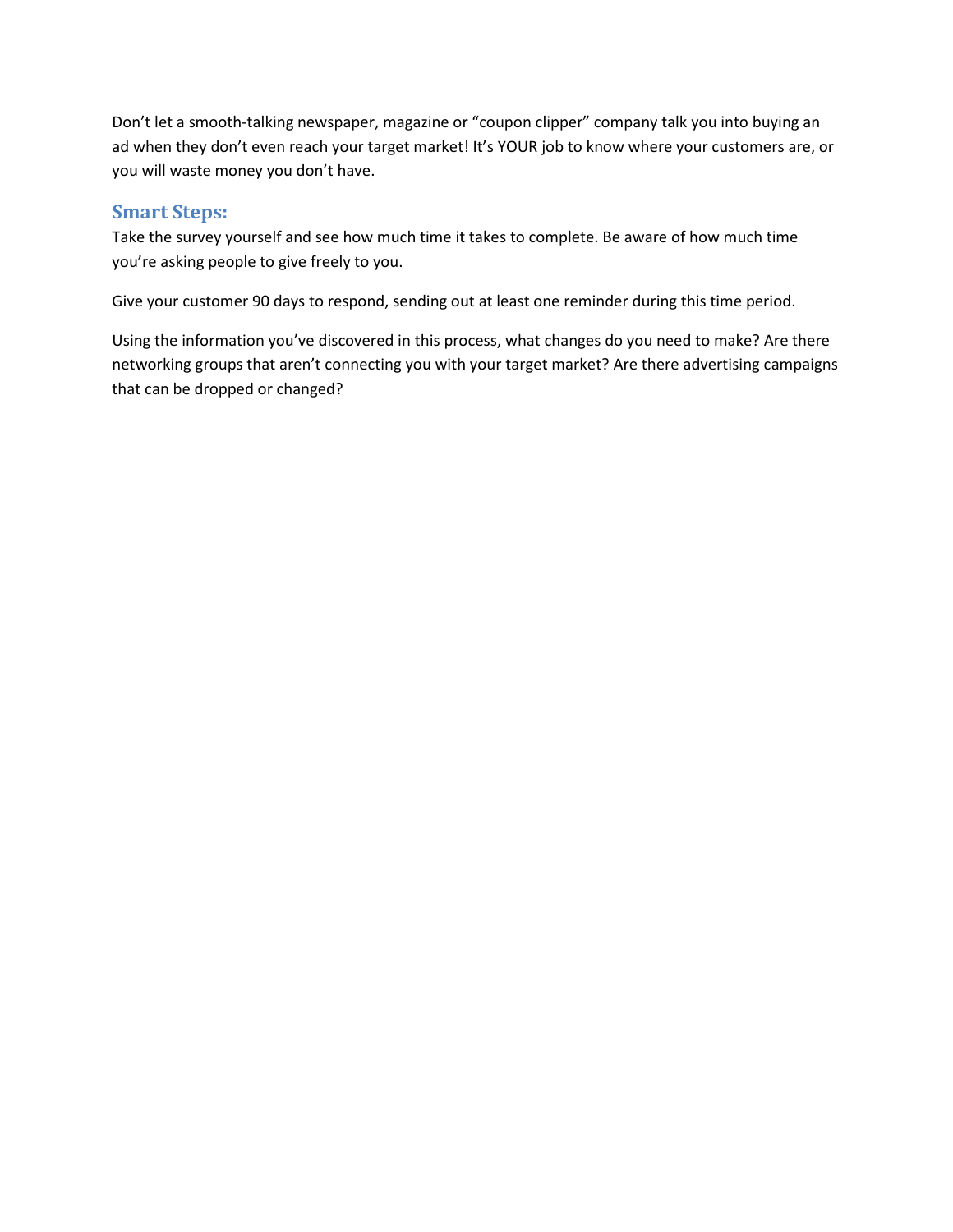# <span id="page-28-0"></span>**Chapter 7: How to Find the Perfect Customer**

Identify what you are selling – chapter 2

Determine what type of customer you are targeting – chapter 3

Discover why your customer buys your stuff – chapter 4

Establish target market characteristics – chapter 5 and 6

Check your customers against the 9 criteria – below

# <span id="page-28-1"></span>**9 Criteria for Finding Great Customers**

**1. Make sure that your customer actually has a problem, need or desire you can fulfill.**

Many times, small business owners think that what they have to sell is the best thing on the planet – but it makes no difference in the life of their customers. Don't ask your best friend or family if they think your service is valuable – of course they are going to tell you yes!

Ask someone you trust – someone who will tell you the truth about what you have to sell – does it really solve a problem, fulfill a need, or satisfy a desire?

## **2. Make sure that your customer actually wants to resolve the problem, fulfill the need or satisfy the desire, AND has a history of paying to have the problem, need or desire addressed.**

Just because your solution solves a problem, doesn't mean there are folks out there who are willing to pay to have their problem fixed. You have to ensure that folks really CARE enough about their problem to take action to fix it. And for you, that action means paying money to buy your product or service.

# **3. Make sure you can easily find your target market either through associations, publications or in your community.**

If you have to spend an inordinate amount of time simply finding your target market, you'd better make some great money from them to justify the time.

## **4. Make sure your target market actually has money to spend and is willing to spend it on your stuff.**

Who cares if you've got a great product or service, if your target market isn't willing to spend any money on your product or service?

#### **5. Make sure there is enough of your target market to sustain your business.**

If you decide to sell something that only a limited number of people are going to buy, you had better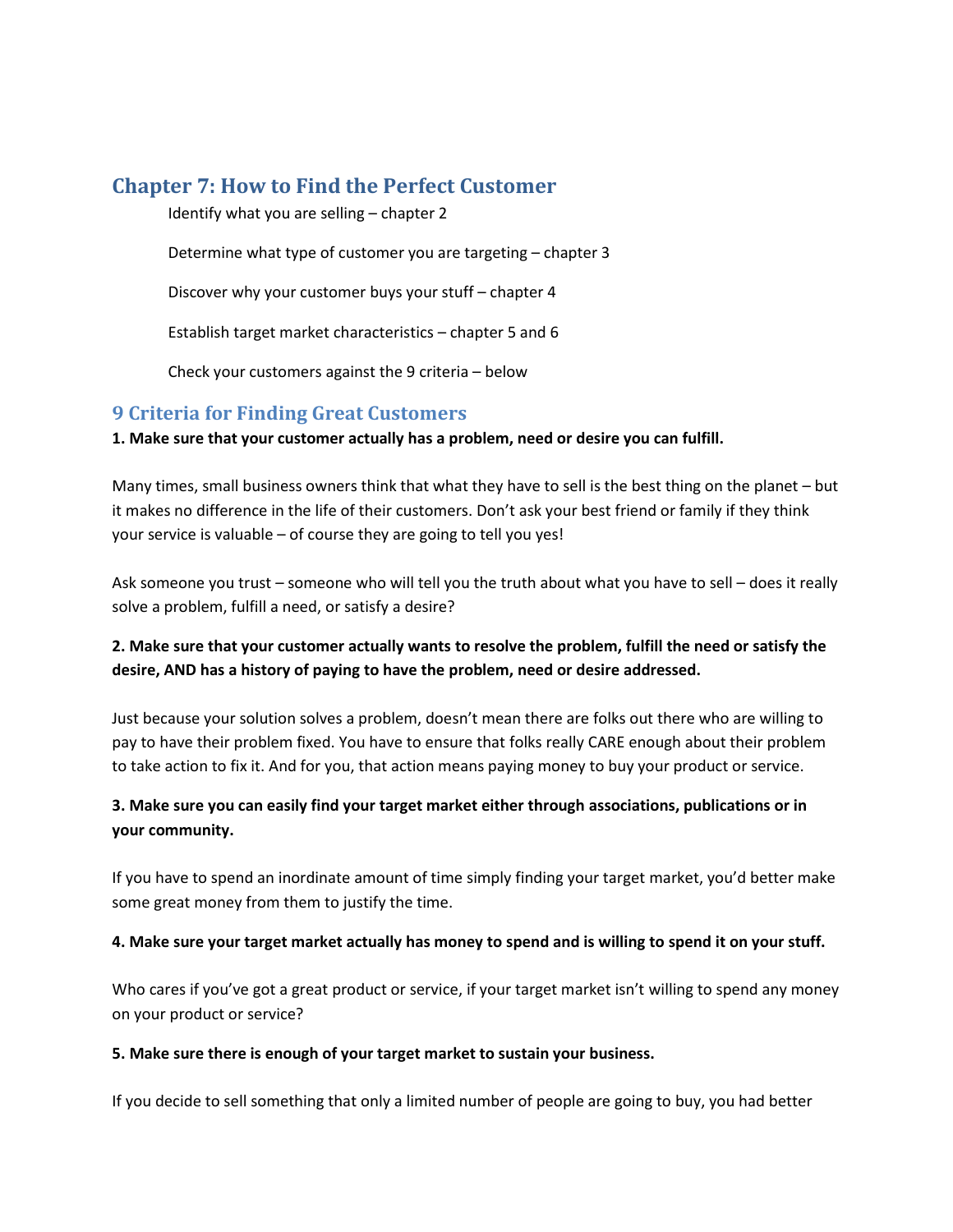ensure that you have enough people available to you (either locally or via the Internet) to sustain a business.

## **6. Make sure you actually LIKE doing business with your target market.**

I find it stupefying that business professionals who don't like certain types of people choose an industry where they have to work with them. If you don't like older people, it's possible that home health care isn't for you. If you don't like younger people, maybe high-tech sales won't be your cup of tea.

# **7. Take a moment to make sure that you actually have a passion for your stuff and your target market. If you don't, it will show and your business will suffer for it.**

I can't tell you how ridiculous it is for you to go into business selling something you really don't care about. Make sure that you really have a desire to give the customer what they need, and you truly believe your product or service fulfills that need.

## **8. Make sure you've got valuable expertise and experience to offer your target market.**

This is probably the one area that doesn't hold true 100% of the time; but it IS important that your average customer doesn't know more about your product or service than you do. Make time to educate yourself (and your staff!) to ensure that you have the knowledge and experience you need to be valuable to your customers and prospects.

# **9. Do a final self-check and make sure that working with this target market fits into your ultimate lifestyle package.**

I'm not kidding! I've worked with people who don't consider the ramifications of the work they are undertaking. For example: If you don't want to give up your nights and weekends, you shouldn't consider being an event planner or an insurance salesperson. If you don't like to travel, watch out for jobs in which travel would be required.

**Using the information you've discovered so far, what changes do you need to make? Are you heading in the right direction? Do you truly love the work that you do? Are the hours right for the lifestyle you want to achieve? Now is the time to take a hard look at your focus and direction.**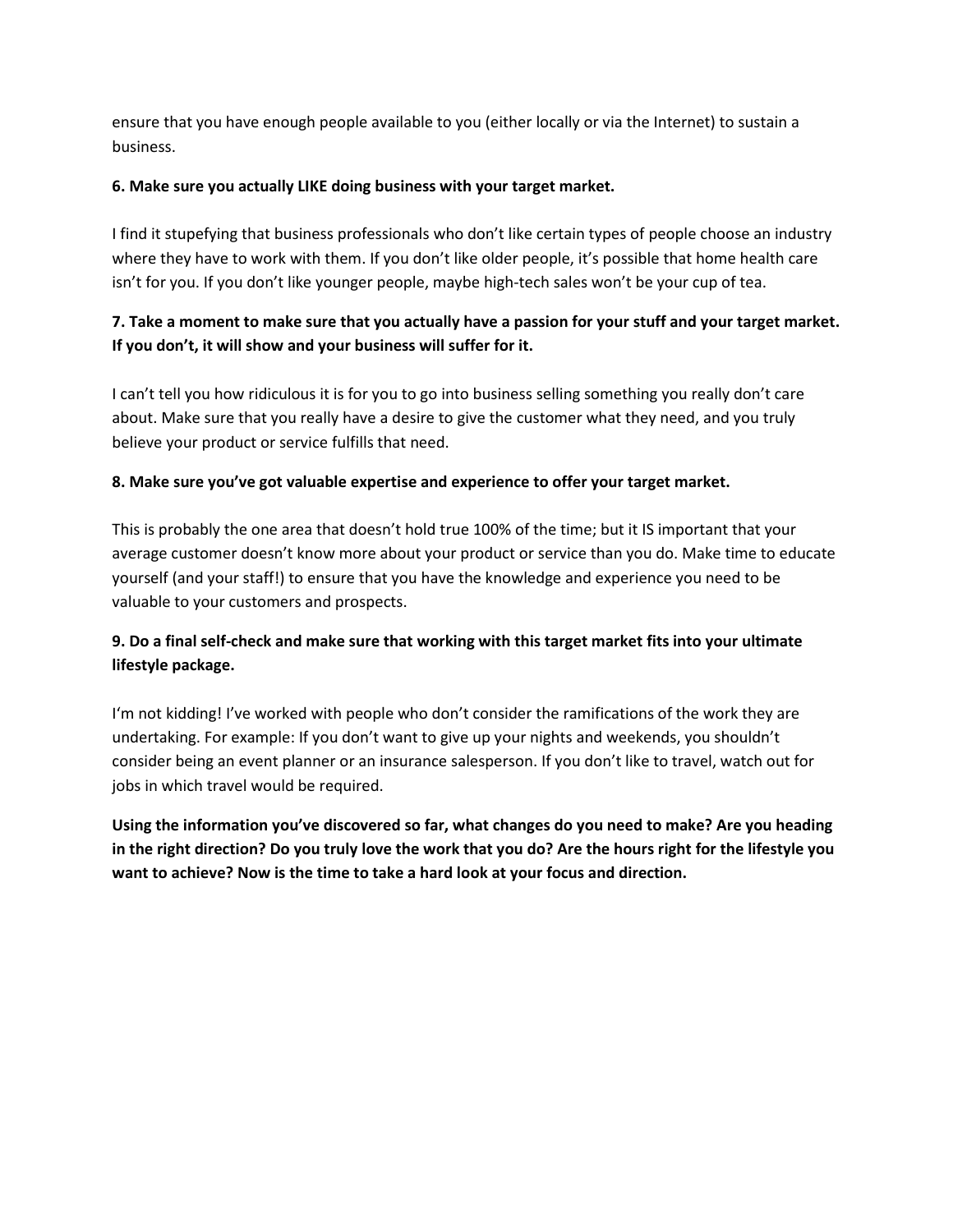# <span id="page-30-0"></span>**Chapter 8: Starting from Scratch**

For those of you who bought this workbook and will be starting your business from scratch, you may not realize this, but you have the luxury of deciding who you want your target market to be (within certain boundaries, of course!)

For you, reading this workbook needs to be a little different. You won't have any customers to do a survey with; so you need to be more thoughtful about what you want your business to be. Imagine what your perfect customer would be. Does this type of person exist? Are you able to reach, relate, and actually sell to this person? Does this person CARE about what you have to sell, and do they have the money to pay for your product or service?

A story that comes to mind is a young lady who came to my class to learn how to grow her new business. She had gone to the trouble of getting her insurance license, and was in the process of finding an office. She came to my class to get information on how to proceed as she grew her business. We went through the nine (9) criteria for identifying her perfect customer mentioned in the previous chapter, and she realized that based on her ideal lifestyle, insurance wasn't for her. She hadn't thought about having to work "off" hours in order to visit with both decision makers in the home as she worked to sell life, auto and home insurance. She hadn't considered the details of her "perfect job." Ultimately, she went on to work under another agent while she learned the ropes and developed her clientele.

Another story that comes to mind is another woman who was opening a new business who came to class knowing who she wanted her perfect customer to be. Based on her ideas, research, and study of her ideal target market, she was able to make changes to her business plan that made it possible for her to find and reach her ideal customer. It's not easy; but it's possible.

This workbook gives you the tools, but you have to break a sweat to find the answers. Questions? Email me at TargetMarketing@SarahZink.com.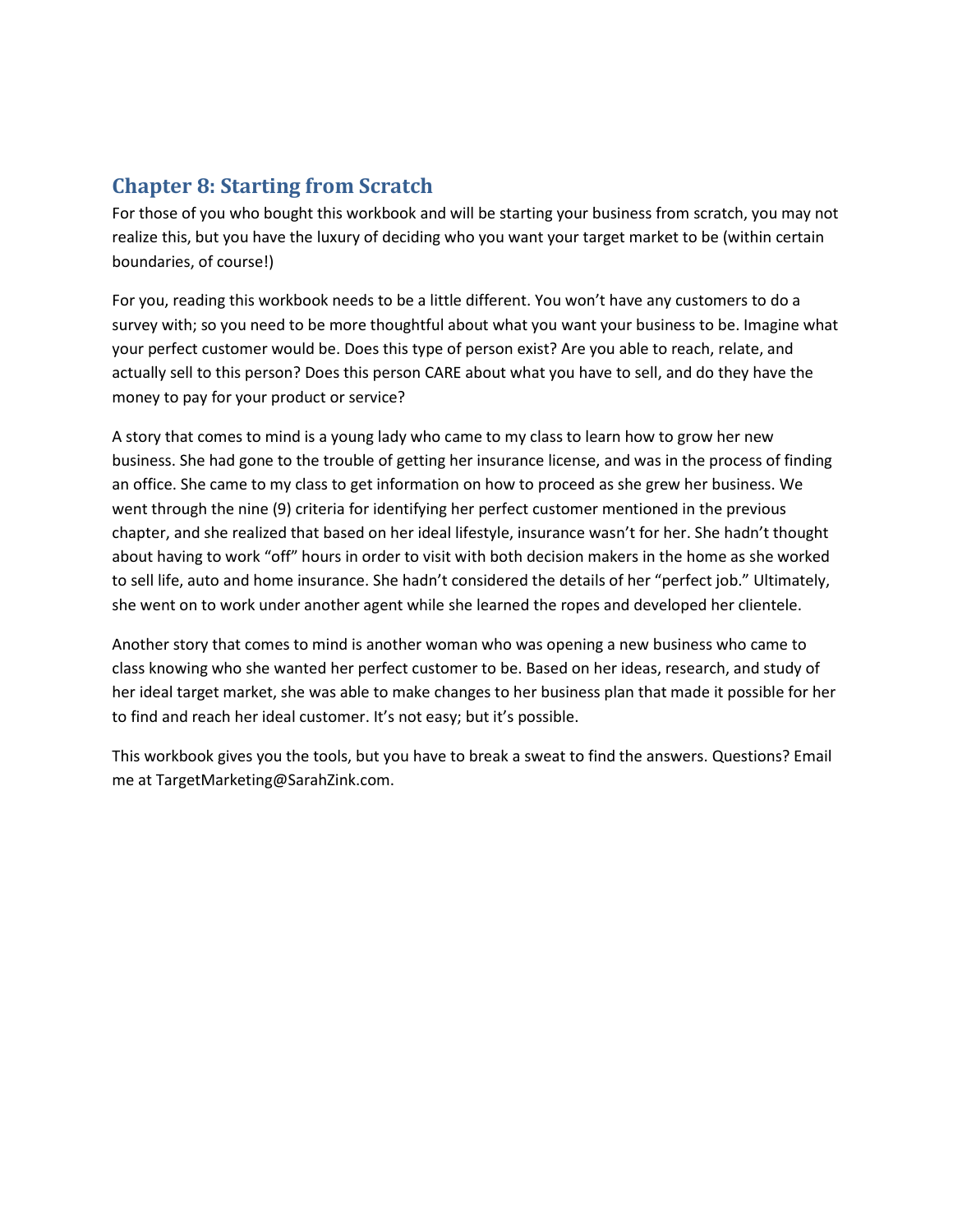# <span id="page-31-0"></span>**Chapter 9: Low-Cost Marketing Ideas**

Congratulations on finishing the book, identifying your target market and defining your marketing goals! If you haven't done that and are sneaking a peek, STOP IT! Cheating the process of finding your target market is like cheating a diet, the only person it's going to hurt is you. You need to earn the right to be here by paying your dues and reading chapters one - eight. So - enjoy if you've earned it, and go to Chapter One if you haven't.

Let's face it, small businesses can hemorrhage money when it comes to poor advertising, marketing, direct mail, tradeshows and other publicity tactics. It usually happens when they don't take the time to stop and consider their target market's needs and desires. I can only repeat what I've said so far: NOBODY cares about your target market but YOU. It's your job to know who is going to buy your stuff.

In this "bonus" chapter, you're going to learn how to avoid those pitfalls, but first, I want you to commit to what I consider to be the top three marketing commandments:

## **Three Commandments of Marketing**

1. Marketing is not someone else's job; if you want to be a successful business, it's EVERYONE'S job.

2. Marketing is communicating with your customers and prospects, so every customer should hear from you in some form or fashion (other than invoicing) every 90 days.

3. Marketing is not something that is cut back in slow times: A McGraw-Hill Study of 600 companies showed that those that maintained or increased their marketing budget and/or efforts in slow times grew 275% in the next five years, those that cut their marketing only grew an average of 19%.

# <span id="page-31-1"></span>**Low-Cost Marketing Lesson One:**

## **Understand the three (3) branches of business marketing**

Small businesses and large businesses alike tend to lump communications specialties together. It's important for any company to clearly acknowledge the different roles that marketing, advertising and public relations play in promoting the growth of the company.

In the American marketplace, many people refer to these three areas collectively as "Marketing". I'm not here to split hairs in semantic arguments, so I'm going to identify the differences for you to understand them. Recognizing these differences can save you time, aggravation, and money.

## **Marketing – "What's The Plan?"**

Marketing is the umbrella under which you do everything else.

## **Advertising – "What's Got Your Name On It?"**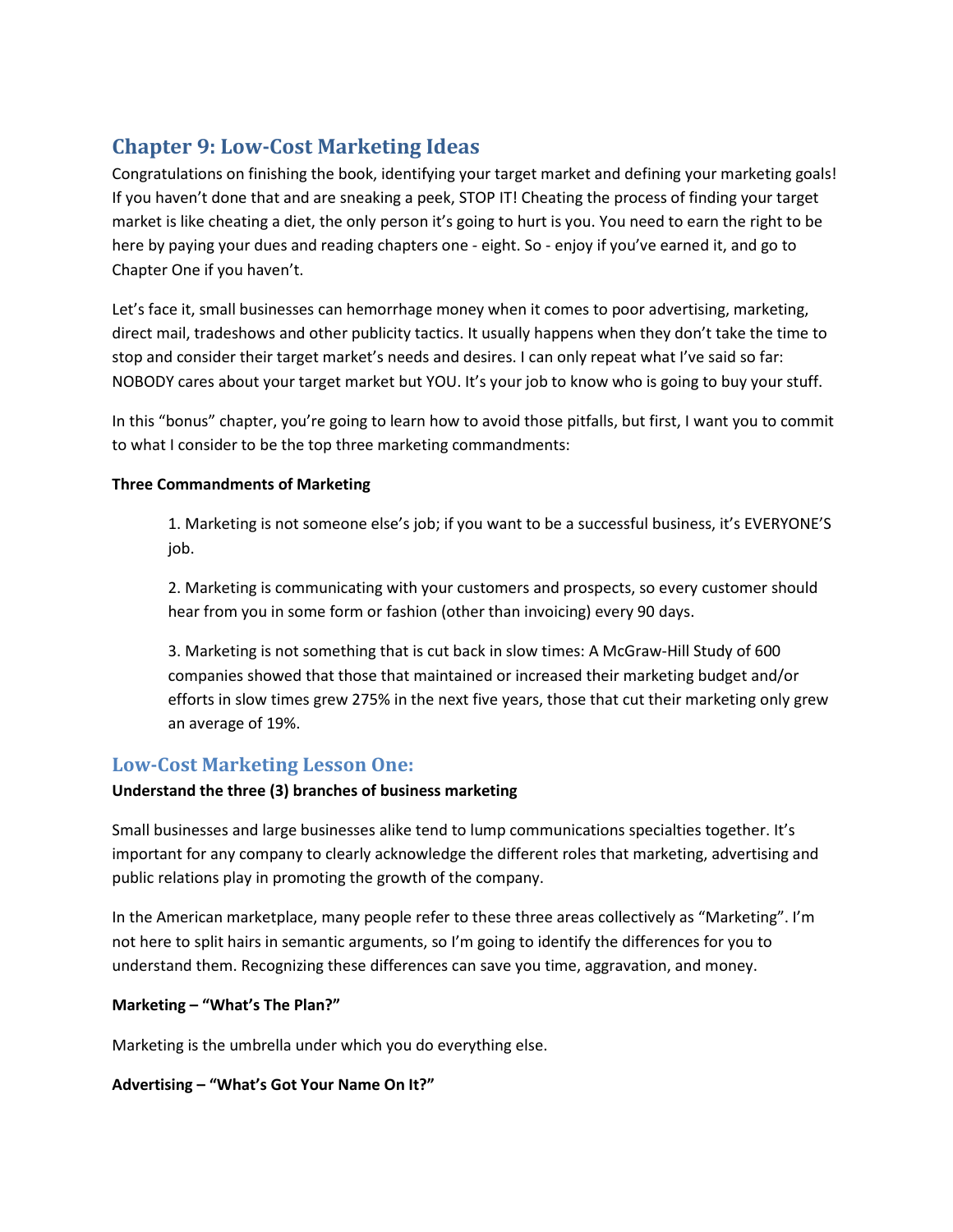The clearest definition of advertising is "where you pay to place your name or message." You own the space and can basically say anything you want, given the parameters of the medium.

This can be anything from a billboard to an ad in your local paper, to a TV or radio commercial, to a pen, or the magnetic sign that is on your vehicle.

Advertising is great for increasing top-of-mind awareness when you can combine exposure with frequency. It is also the "guaranteed" leg of the communications stool, because you control the presentation of your message.

# **Make a list of all the PAID advertising you have right now. How does it line up with what you found out in chapters 1 - 7?**

Newspaper Magazines "Coupon clippers" Charity sponsorships Signage for your vehicles, building, etc. Radio or TV commercials

Internet advertising

**Make a list of all the give-aways you have paid to put your name on: (pens, pencils, hats, etc). How do the items you're giving away line up with the customers you identified through the profiling in this workbook?**

## **Public Relations – "What do People Think About You?"**

At its core, PR is about influencing the opinions people have and the actions they take related to any organization or person. PR is probably the most misunderstood form of promoting your business. It's NOT just sending press releases to the newspaper or local TV station.

I'm not going to spend one minute telling you how to get to know your local media, because a good friend of mine, Jeff Crilley, has written a great book called: "Free Publicity", that will tell you everything you need to know. You can find it on his website: [www.JeffCrilley.com.](http://www.jeffcrilley.com/)

The effectiveness of your public relations program depends heavily on having a clearly defined target market to communicate with and establishing a relationship with that market.

I cannot stress enough how important it is for all three of these areas to incorporate the same look, feel, and key messages. You can't keep re-inventing yourself, or nobody will "get" who you are. Find a message that resonates, and stick to it.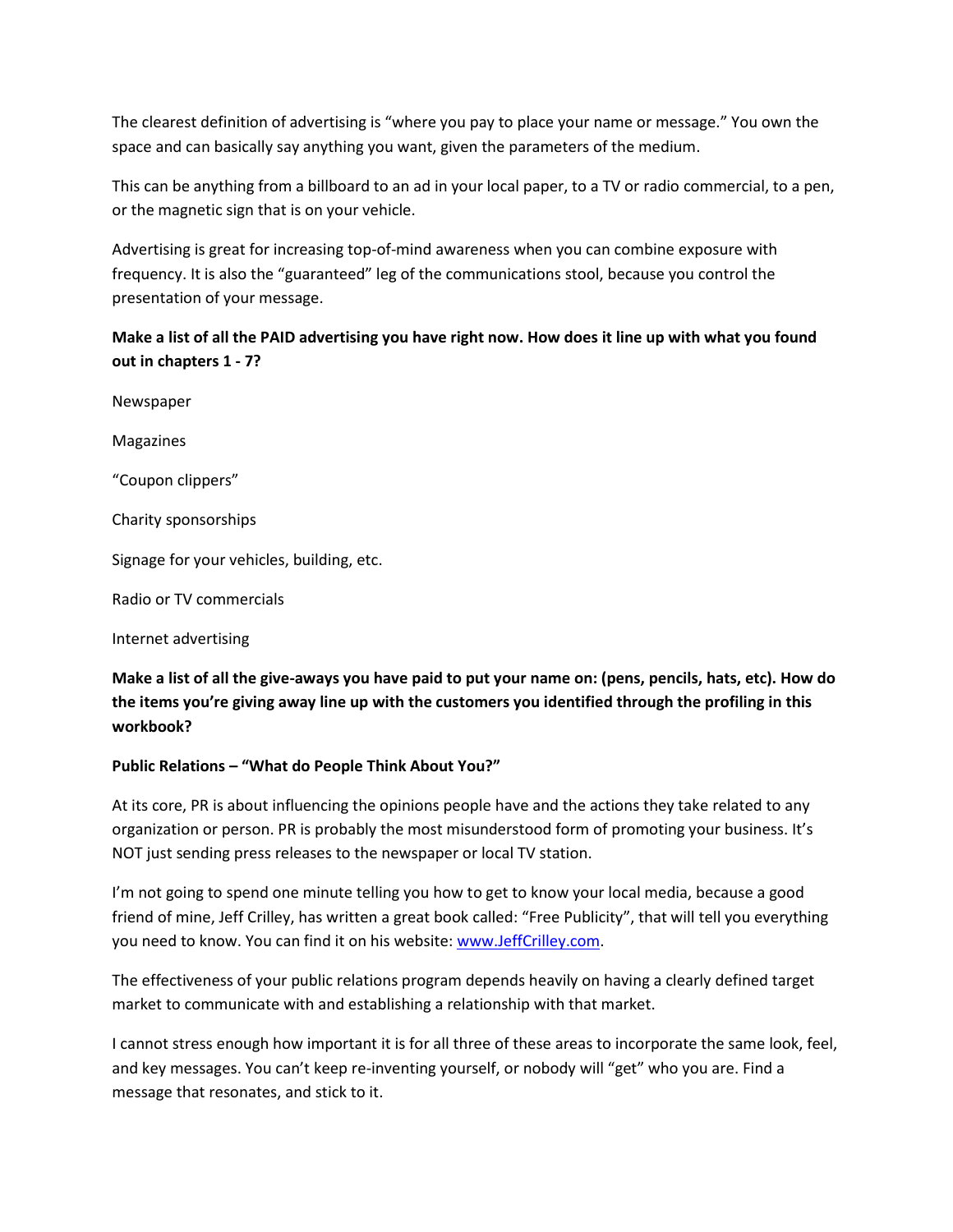#### **What's your company's message?**

For some start-ups and entrepreneurs it's hard to avoid buying the bright lime green paper that's on sale at Staples or using Microsoft® clip art logos, or copying a press release template. But you've got to stay true to yourself and your brand.

**What's your company's look and feel?** (warm and fuzzy, bold and powerful, energetic, relaxed)

## **How do you conscientiously and consistently maintain the same look and feel in ALL of your publications, communications, print material, decorating, etc.?**

If you remain targeted, using the tactics and tools you choose to implement, you'll be less likely to fall into poor promotion habits and be able to maintain a much more professional image in all of your marketing efforts.

Remember, you may offer 100 different elements of your stuff, but your target market will only care about a few of those items. Be succinct and accurate in what you choose to communicate.

We are all overloaded with information in our daily lives, and are continually filtering through what we tune in to. Even your average newspaper reader doesn't read the paper from front to back. They're selecting the sections that are of interest to them, and sometimes read just the writers or columnists and maybe the cartoonists, too!

Choosing the right tactic - whether it's marketing, advertising or public relations - should fit the type of message you are trying to communicate. Effective marketing should be a two-way street, with some type of call to action, interaction or feedback possible. Keep these things in mind as we move forward.

# <span id="page-33-0"></span>**Low-Cost Marketing Lesson Two: Marketing Basics**

BE CONSISTENT! I can't tell you how much I grieve for those companies who keep "re-inventing" themselves, and never "get" why no one has a clear picture of who they are. Find a brand, and stick with it. Re-inventing yourself is something that should be taken seriously, and not happen every time to think of something new.

## **Taglines/Slogans:**

Brainstorm tagline ideas with your company's total brand in mind. Choose something that's reflective not only of your benefits and personality, but also of your primary point of differentiation. If you already have a good tagline or slogan, USE IT!

#### **Effective Websites:**

Be honest with yourself about your skills and limitations. If you cannot design your own site, and you're good with content, that's fine. Invest in a good web designer who will work with you to put your content on a site that "pops".

**I believe there are five (5) things every website should have:**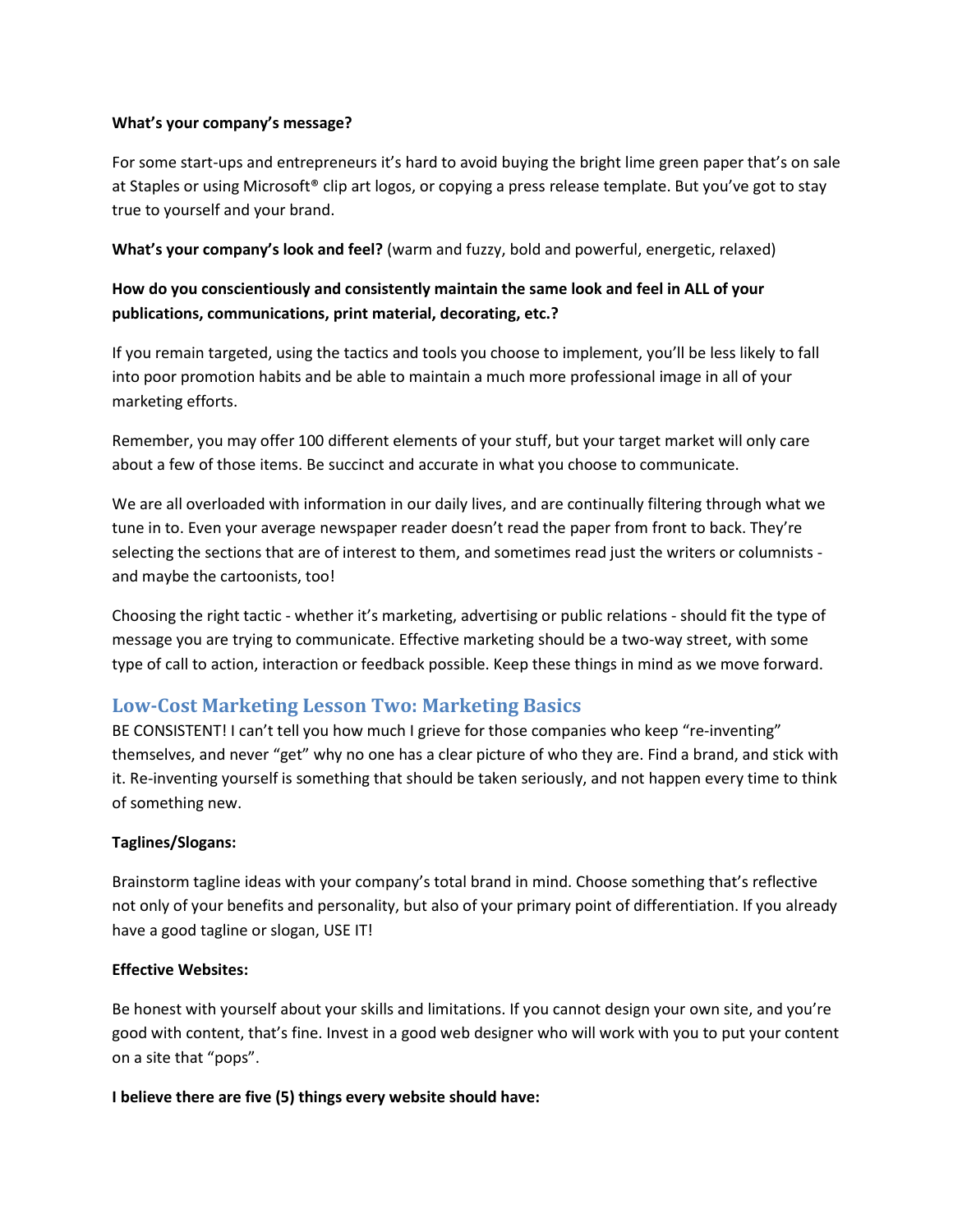1. Welcome your visitors with a simple home page: For Pete's sake, don't make your first page heavy with too much stuff! You want to draw visitors into your site, and if your front page takes too long to load, or is overwhelming to the eyes (or ears), you will drive visitors away.

2. Share samples of your work: Whether it's a video of you speaking, or sample newsletters, or photos of work you've done, people who don't know you need a way to "connect" with you. Again - remember that too much is too much - don't overwhelm the visitor!

3. A way to contact you: Always give the customer a way to contact you - phone number, fax, mailing addresses, and email address. Nothing is more frustrating to a visitor to your website than to have an interest or a question, and no way to reach you.

4. Free information: You need to give away some free information, such as newsletters, white papers, or "how-to" articles. This establishes your credibility, and shows your interest in sharing information with the customer, rather than managing them by withholding information.

5. Endorsements or testimonials: Some people call these "case studies", but whatever you call it, people need to know that others are satisfied with your work! Testimonials are nothing more than someone's nice words about what you do; Case studies are stories of how you solved a customers' problem, fulfilled a need or satisfied a desire.

Remember to post new information to your website regularly, keeping in mind who is visiting your site. By regularly updating your content, you pull customers back to your site, and position your company as a useful resource.

#### **First Impressions:**

Consider where your customers are having their first encounters with your business. That means your store front, your website, you, your employees, and even your voicemail.

• Your facility: Is your store front clean and inviting? Is your signage and building exterior in good shape? Is there a designated smoking/break area in the BACK of your store to keep from offending customers?

• You and your employees: Do you have a dress code or uniform policy? Are you consistently attentive to the impression that your and your employees' speech, dress, mannerisms and business etiquette give to others?

• Your voicemail: A clear, friendly recording on your phone system or voicemail can significantly impact your impressions on customers. Rewrite your voicemail script, then re-record it or have someone who has a positive energy in their voice record it for you.

## <span id="page-34-0"></span>**Low-Cost Marketing Lesson Three: Marketing to Customers**

**Thank Your Customers:**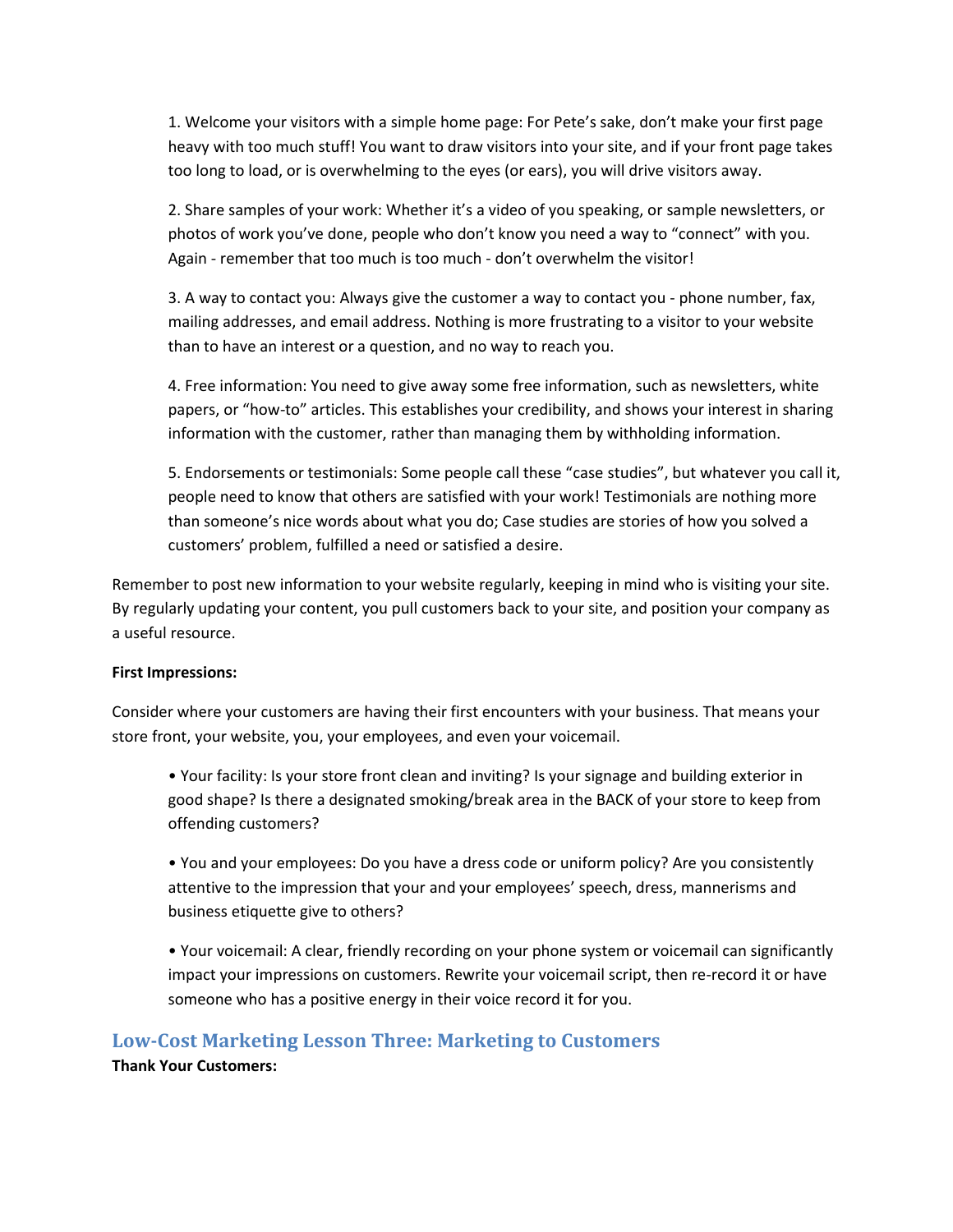• Hand write a "Thank-You" note - handwritten notes are a lost art, and I'd encourage you to invest some of your time to write them. There's a whole different message that comes with a handwritten note.

• Send an email card - in this age of technology, this is a simple act that carries some weight.

• Throw something extra into their next order - a free sample, an extra "widget" or some other small gift, etc.

• Enter names into a database and track how often you've communicated with them - recordkeeping in this area is critical.

• Make a phone call - sometimes a simple, inexpensive follow-up phone call can go a long way!



#### **Track your customers:**

How many points of interaction do you have with your customers and how many ways can you affordably ask them to engage in communicating with you?

#### **Newsletters:**

Based on your research, would your customer base appreciate a newsletter? Depending on your customer demographics, you should consider email or sending a hard copy of a newsletter. And remember, if writing isn't your strong suit, newsletters don't have to try and replace the daily news! Think about the profile you created in your target marketing. What information is going to be important to that customer? What is going to influence their opinion about you? Bulleted information on new products, services or profiles of key employees are simple ways to create valuable content.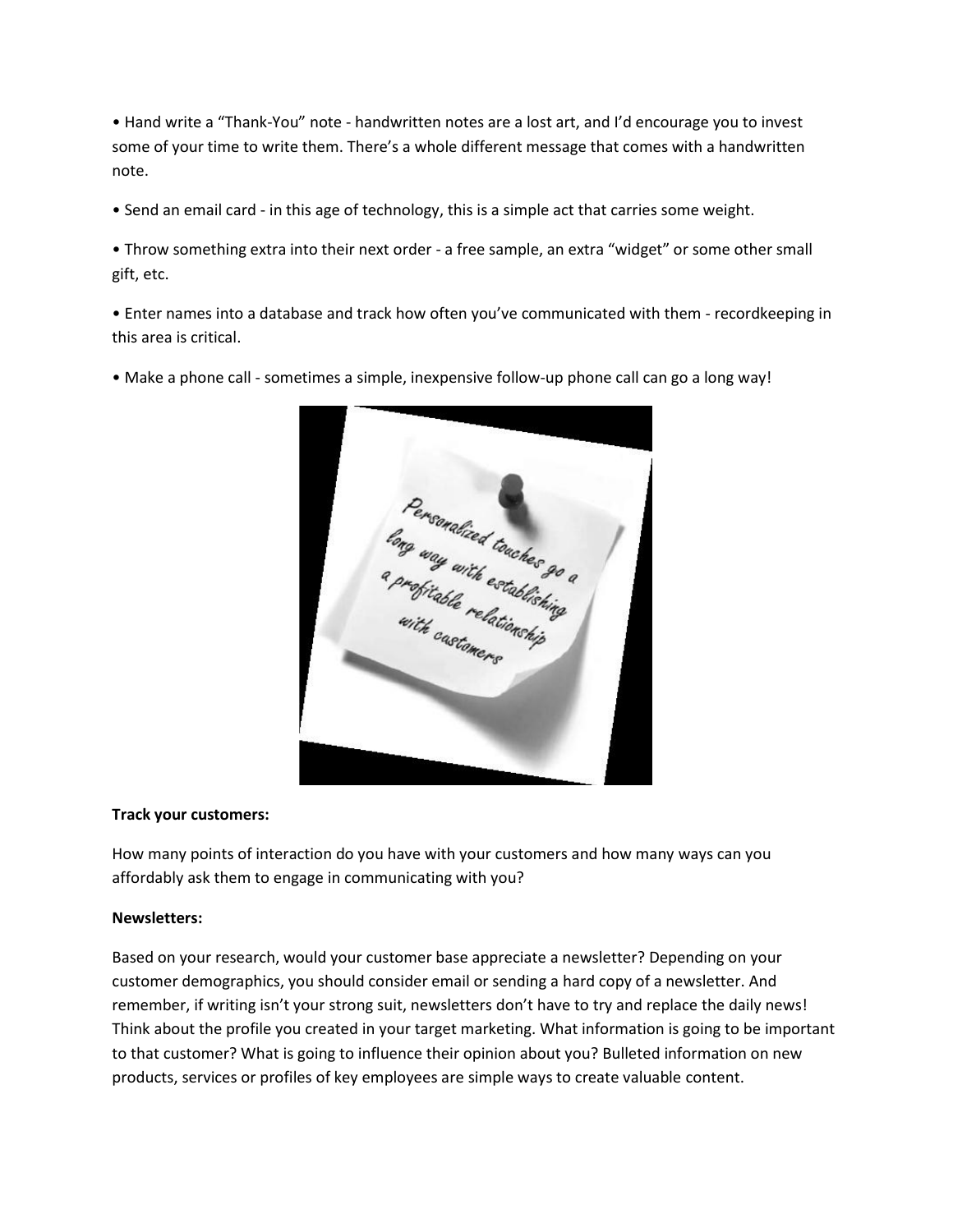#### **Remember the Survey!**

Develop a list of survey questions and survey your customers every quarter. Ask them "How are we doing?" "What do you want and need?" Then evaluate the answers you've gotten. Communicate back with survey participants the new developments for your company based on their input. You have to remember that two-way communication is vital to your success.

#### **Forums:**

Hold a customer forum to discuss new ideas for products, services or customer service initiatives.

#### **Targeted Meetings:**

I encourage you to also consider quarterly breakfasts or lunches with customers that fit a profile of a customer base you'd like to grow.

**Write down some ideas of how you are going to "connect" with your customers.**

# <span id="page-36-0"></span>**Low-Cost Marketing Lesson Four: Regular Marketing Habits**

#### **Coupons:**

Make them useful and accessible. Be sure to take advantage of the "next purchase" opportunity. Don't make a coupon for something you do regularly - make the coupons special: consider giving the first class free, or a free gift with their first purchase. Make referral coupons as well, and give them to your best customers. (Note: these referral coupons should have a higher value than your "regular" coupons.)

Believe it or not, there are actually restaurants out there that I've seen offer discount coupons at the counter in their various locations, with the intention that they are used at the time of purchase, which is essentially rewarding the customer just for showing up, and I've never understood that.

Make them come BACK to redeem the coupon. (Good on your next visit.) That way, you're pulling them back in for another purchase.

Make sure any gifts<br>Make sure any gifts ╱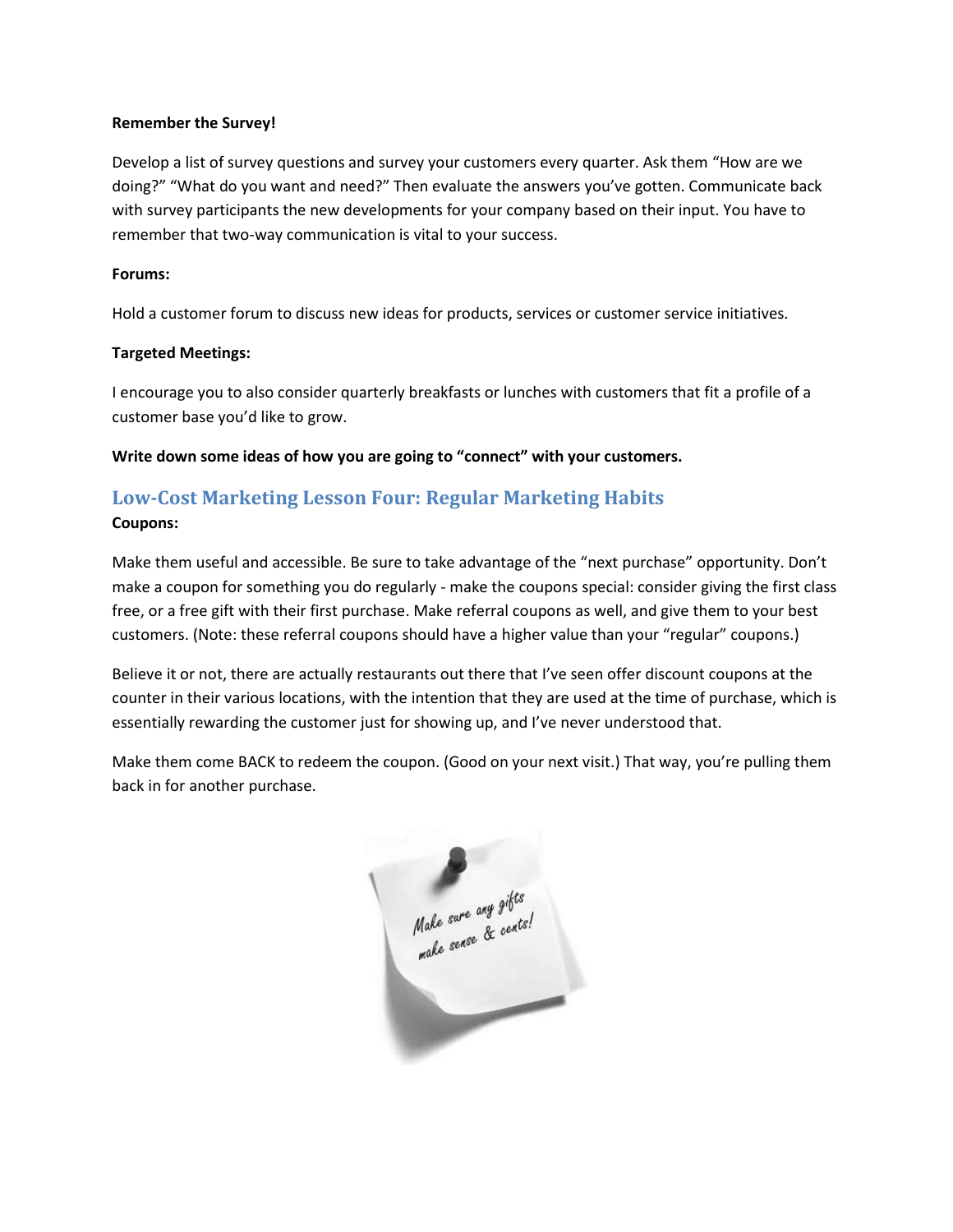Please stop and think before you offer a "free toaster with a new bank account". Is that really what your target market wants or needs? Ideally, you want to consider something that complements your business, or something that is a collaboration with another business.

#### **Frequent Buyer Programs:**

This is an incredibly powerful tool for building loyal customers; please don't be intimidated by the idea. You don't have to invest in an expensive automated system. Think coffee shop or "lunch bunch" punch cards. Or if you're in the industrial supply business, you can survey your quarterly purchases and reward any customer that has orders that collectively were over a certain amount.

### **Cross-Promotions:**

What are businesses or services that are complementary to your stuff? Movie tickets, bath & body products, wine shops? Consider working with these other industries to generate business for one another.

Collaboration is important, and make sure that anything you invest your time and energy in is a Win/Win for both parties. Consider this: a financial planner would collaborate with a mortgage broker; both are interested in the financial success of their clients; a realtor would collaborate with a housecleaning and/or carpet cleaning company. Think about who else is targeting the same customers you are.

Remember, you want any cross-promotion to have a call to action (what action do you want the customer to take?) Cross-promotions need to focus on driving business through your doors or to your website either through referrals or redemption offers.

**Write down some marketing activities that will benefit your customers and increase your business.**

# <span id="page-37-0"></span>**Low-Cost Marketing Lesson Five: Marketing & PR Events**

## **Contests:**

Here's where you can have as much fun as your brand allows! "Name the Next Product"; "Guess the Number of "Somethings" in the Vehicle", etc.

And don't forget to think about the contest beyond the customer experience. If it's fun and unique enough, you should be able to get some media coverage. So consider how you want to communicate to the public at large about what you're doing.

#### **Events:**

Host an event, such as a networking meeting, reading group, etc. This is where your chamber memberships can be helpful. If you've decided that a chamber membership doesn't reach the demographics you identified in the beginning of this workbook, then consider other groups you can collaborate with.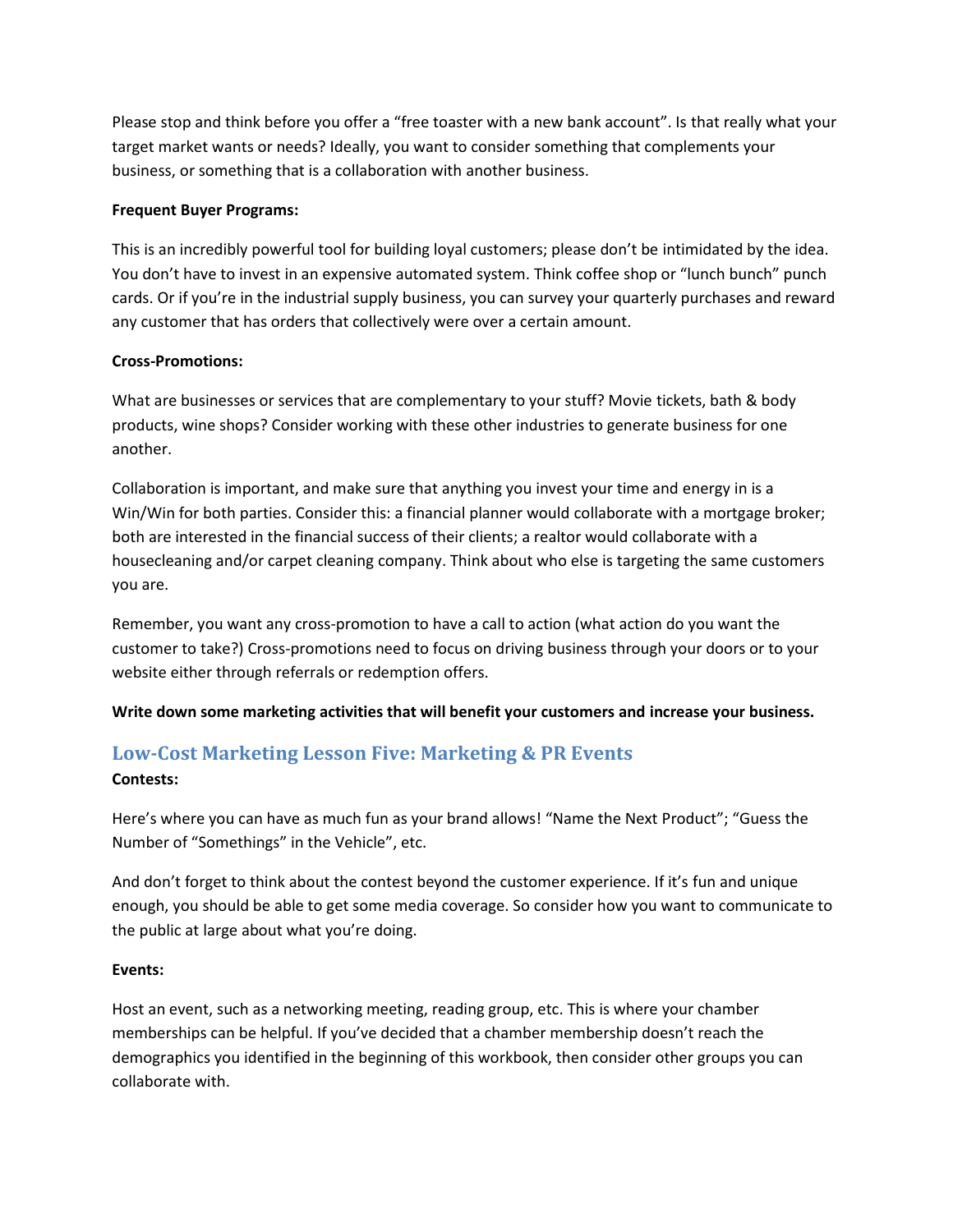In that case, look around for other groups that you may want to bring in your front doors. PTAs? Human Resource representatives? Car salesmen? Who's your target market, and how can you get them in your door?

### **Public Speaking:**

Remember, you don't have to sit in the audience. Come up with a topic that you can speak on relative to your product or service, but DO NOT make it a sales speech - nobody wants to hear it. Create something interesting and engaging and offer your services as a speaker at a mixer or luncheon. Be sure to make it relevant. Positioning yourself as a speaker lends credibility to your expertise in your field.

Positioning yourself as a<br>speaker lends credibility<br>to your expertise<br>in your field!

Regarding public speaking, I don't think I can emphasize enough how your speech

CANNOT be a sales speech! Here are some ideas that will send you in the right direction: a realtor could talk about "10 thinks every realtor wants you to know" (savvy home buying tips); a florist could do a basket-building demonstration (don't worry – once people see how much effort it takes to do it right, they'll be happy to pay you to do it!); a landscaper could talk about "5 things you never knew about your lawn" (sharing interesting trivia along with helpful ideas on lawn care).

#### **Charity Events:**

• Always give to charities, and have an established policy of giving that you stick to.

• Give one specific gift certificate to anyone who asks, making sure to identify it so you know who redeems it.

• Upgrade if it's a charity that's near and dear to your heart.

• Remember – NEVER give away your "stuff"! Gift certificates cause the recipient to come to you, to look at your stuff, and to give you an opportunity to develop a relationship with them.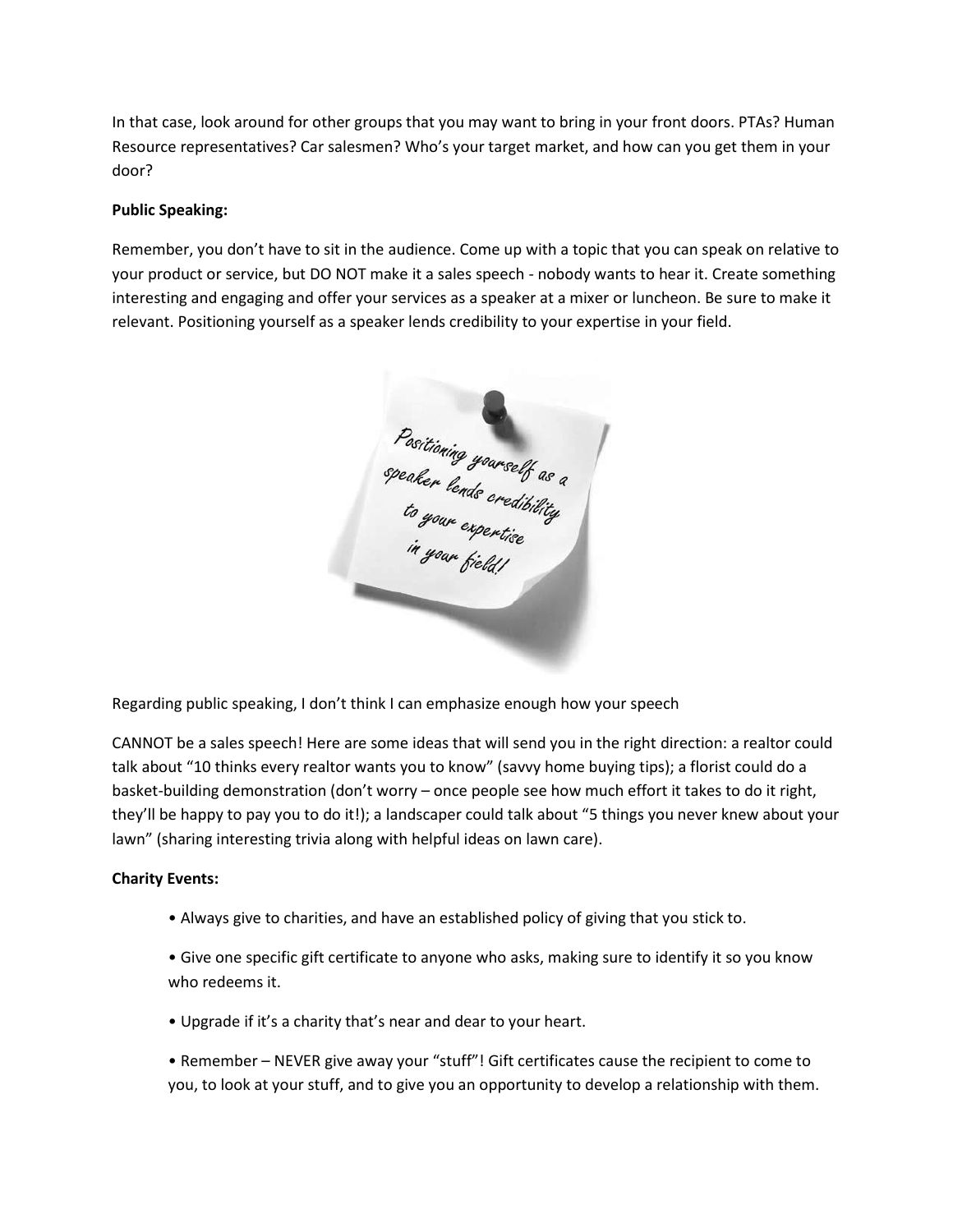Gift certificates are also great for auctions and events because on average, only 10 percent of them are actually redeemed. This translates to more exposure for your small business with a lower cost to your bottom line.

However, let me caution you NOT to issue more gift certificates than you can afford to have claimed. That would just be bad business.

### **New Customer Events:**

Attracting new customers can be difficult; incentive events and pricing draw in new customers. But be sure when you create a promotion for new customers that you aren't alienating long-standing customers.

### **Exclusive Customer Events:**

Reward those customers who are loyal to you with something nice just for them. A business networking event, a local entertainer, something! Make sure that your invitation to this reward is sincere and personalized.

# <span id="page-39-0"></span>**Low-Cost Marketing Lesson Six: Tactics to Avoid**

Low-cost marketing efforts are particularly effective when they're combined with strong target marketing.

The tactics listed below are desperate attempts at accidental sales and smack of desperation. Don't Do These Things!

- Mass coupons or direct mail to "occupant" addresses.
- Mass emails to people who have no way or reason to know you.
- Unsolicited flyers on car windows.
- Joining a Chamber or other networking group and not getting involved what a waste of money and potential!
- Having no plan for communication or no plan for distribution of any marketing item or activity.

• Focusing inward – "I need…" "I want…" Remember, marketing is focused out by asking: "What does my customer need?" "What does my customer want?"

• Fail to track results! If you invest your time, your resources and your money into a promotional or communication tactic and don't build in some way to measure its effectiveness you have just wasted your time, your resources and your money.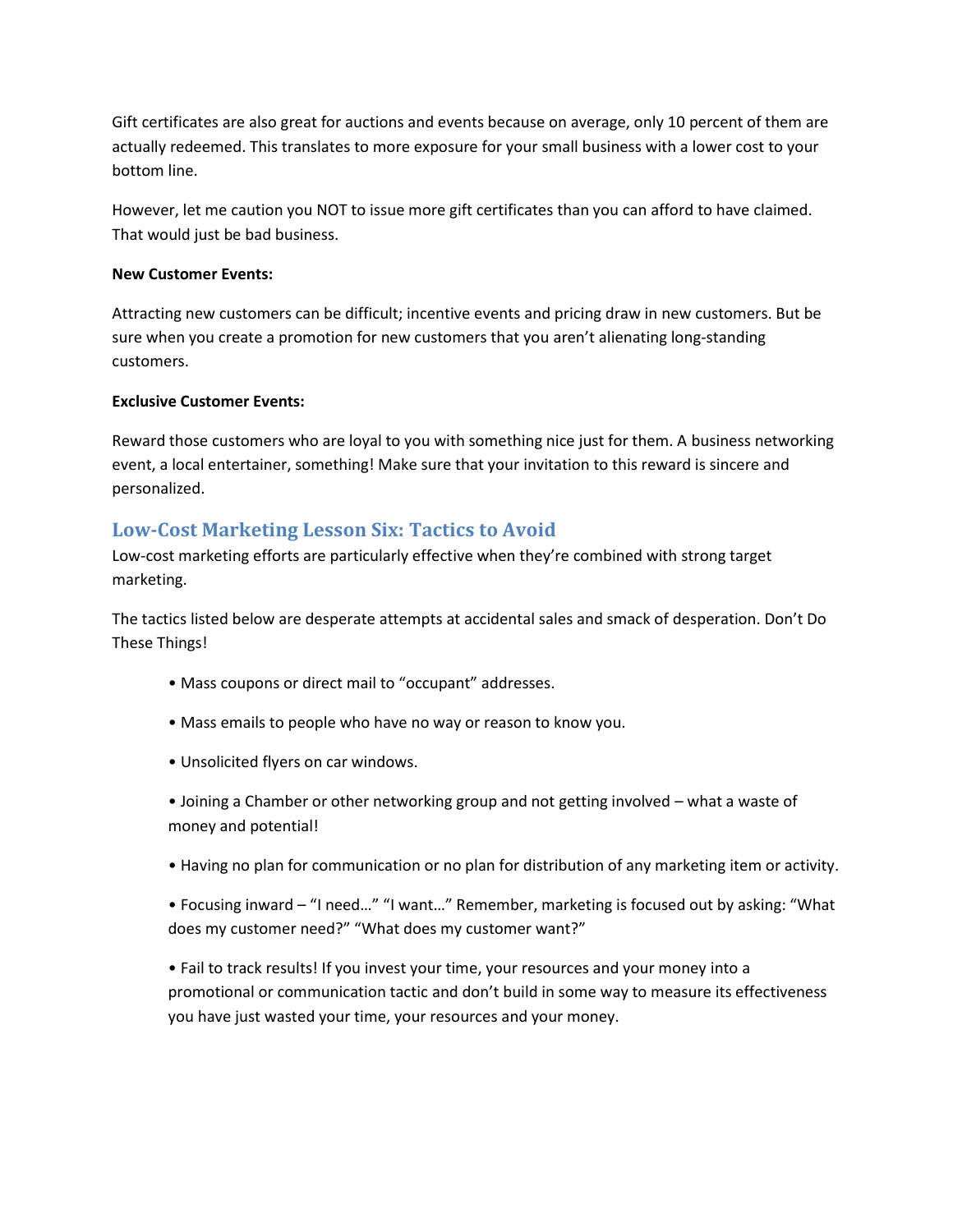Don't lose those good<br>Don't lose those good<br>ideas take a moment and<br>jot them down!

**Make some notes about ideas that have come to you while reading this section, or things you want to remember to do or not do.**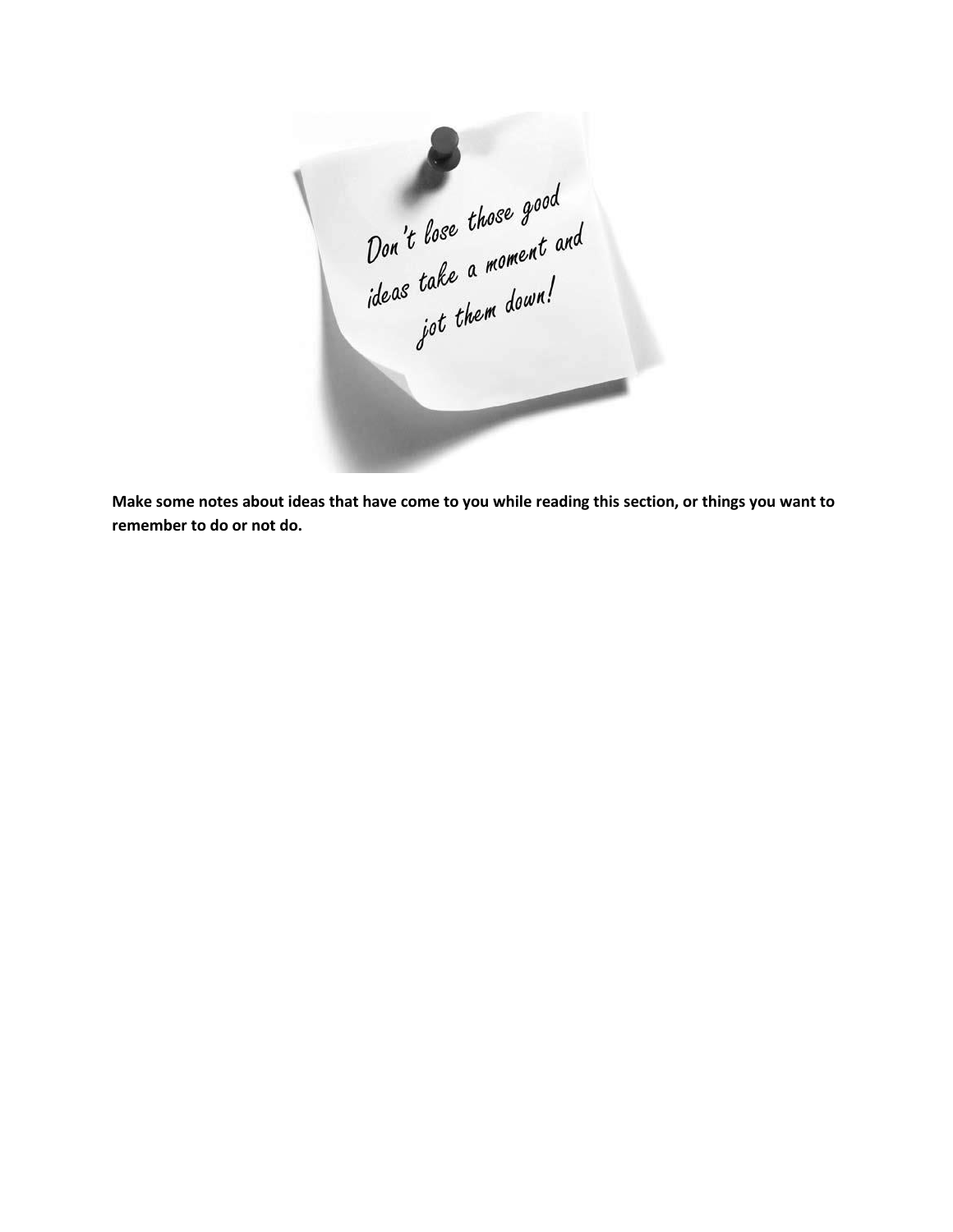Chapter 10: Summary and Final Thoughts

Thank you for making time to read this workbook. It's an honor for me to be able to share my thoughts, experience and knowledge with you.

It's important that you understand that your business success is up to you.

There is not a line to your left of people who are looking out for what's best for you. You have to want to be successful enough that you take ownership of more than just the name of your business, or the building, or the employees – you take ownership of those things that are going to make you win.

Remember to review this workbook often, particularly when you find yourself wanting to be "all things to all people".

Most every business failure of mine came from spreading myself too thin, or by not focusing on those core things that made me successful.

### **If you've made it this far, then I want to ask you to do something for me.**

Share your thoughts and experiences from your work here with me. Send your messages to: TargetMarketing@SarahZink.com. I'd like to hear from you!

Warm Regards,

 $\sum_{n\in\mathbb{N}}$ 

Sarah Zink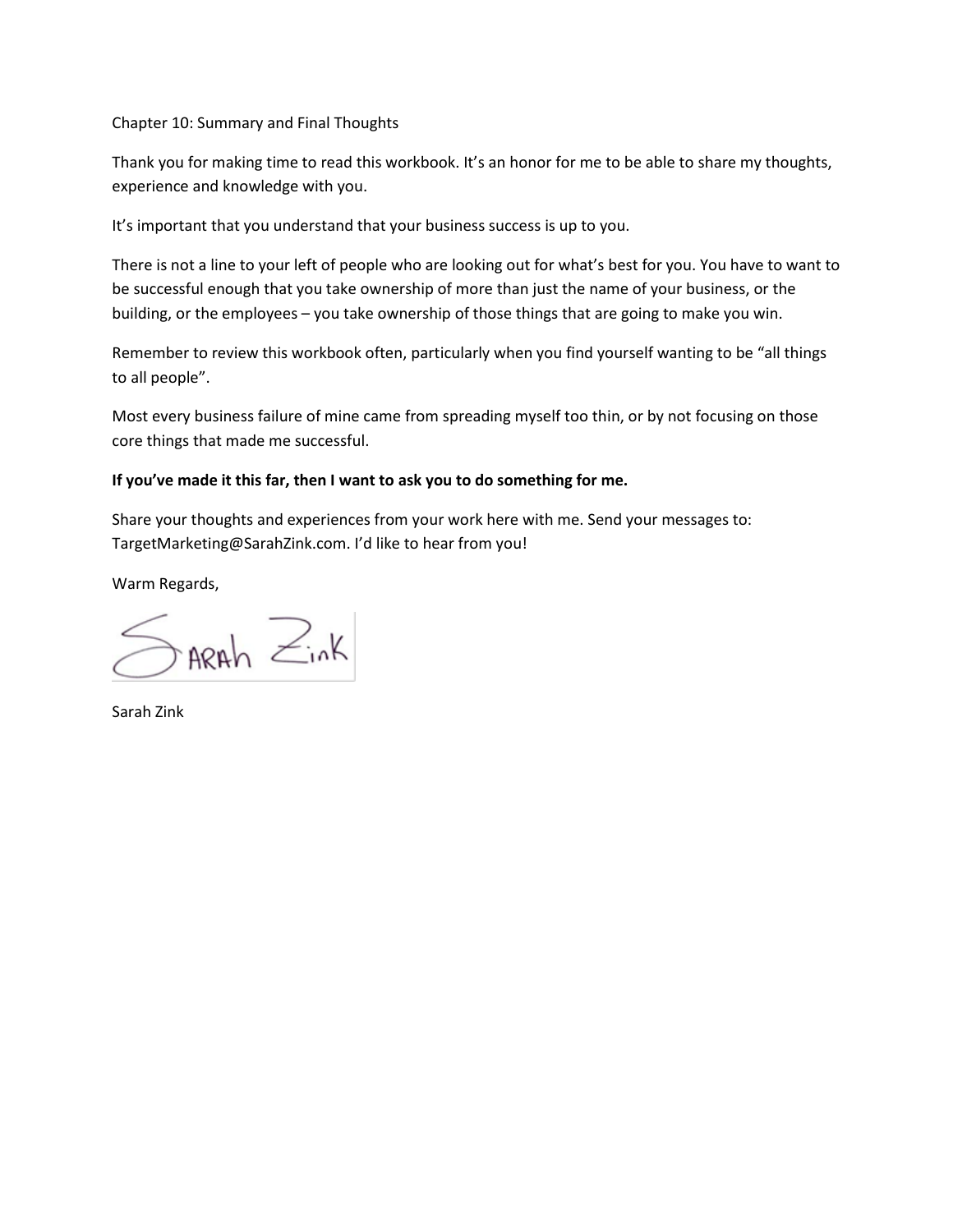# <span id="page-42-0"></span>**Sarah Zink Signature Trainings**

The goal of my "Signature Series" is to deliver trainings that produce measurable results. I can provide training on-site, off-site, or at sea (meetings on cruise ships).

Once you find a topic (or topics) you are interested in, I am happy to visit with you to customize a program to meet the needs of you, your company and your employees.

If you want training in an area that is not represented here, please contact me to discuss the creation of a custom training program at no additional charge.

#### **Professional Communication Skills**

- Verbal Presentation Skills
- Email, Voicemail, Phone and Cell Phone Skills and Etiquette
- Handling Difficult Communication Situations
- Conflict Management

#### **Emerging Leadership**

- Calculated Risk Taking
- Leadership is More than Just Being in Charge
- Basic Business Etiquette
- Succeeding in Today's Business World
- Negotiation & Closing the Deal

#### **Power and Women**

- Powerful Communication
- Powerful Negotiations
- Powerful Leadership
- The Myth of Work/Life Balance

#### **Entrepreneur Skills**

- Finding Your Target Market
- Branding It's More Than Just for Cows!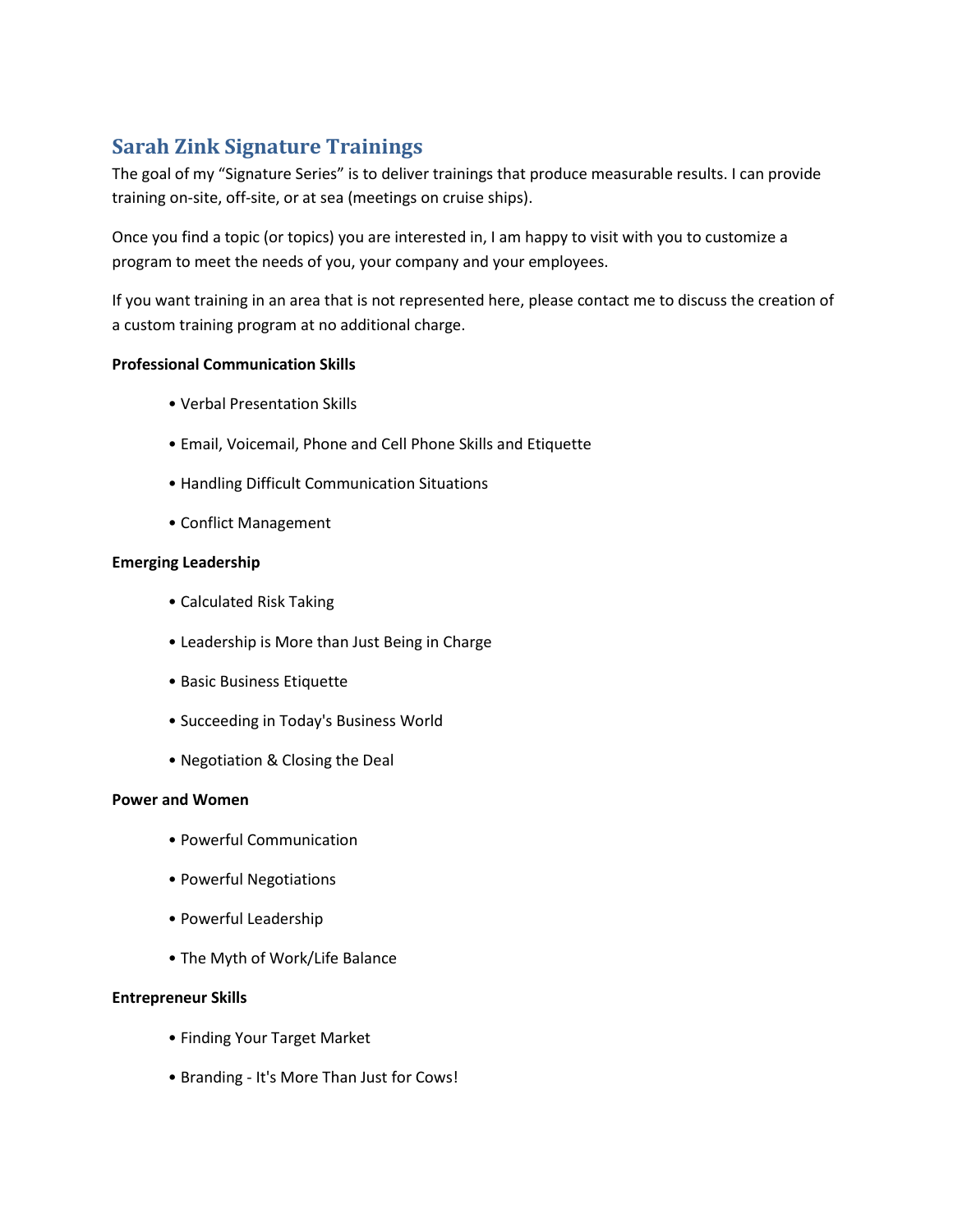- Low-Cost, Creative Marketing Strategies
- Setting up a Referral Strategy
- Strategic Planning
- Trade Shows Are They Right for Your Business?

#### **Impression Management**

- Impression Management (includes attire, body language, tone of voice)
- Business Attire "Dress as if you Mean Business!"
- Basic Business Etiquette (includes telephone, email & meeting etiquette)

#### **Management and Leadership**

- Understanding Behavioral Styles in the Workplace
- Delegation More than Just Telling People What to Do!
- Leadership is More than just Being in Charge!
- Workplace Politics
- Managing Change in the Workplace

**Non-Profit and Faith-Based Topics** (NOTE: upon request, any topic can be customized to be faith-based)

- Annual Reports as a Marketing Tool
- Donor Development
- Media Relations
- Strategic Planning
- Time Management

#### **Performance**

- Discovering Excellence
- Goal Setting
- Front Desk/Support Staff Skills
- Time Management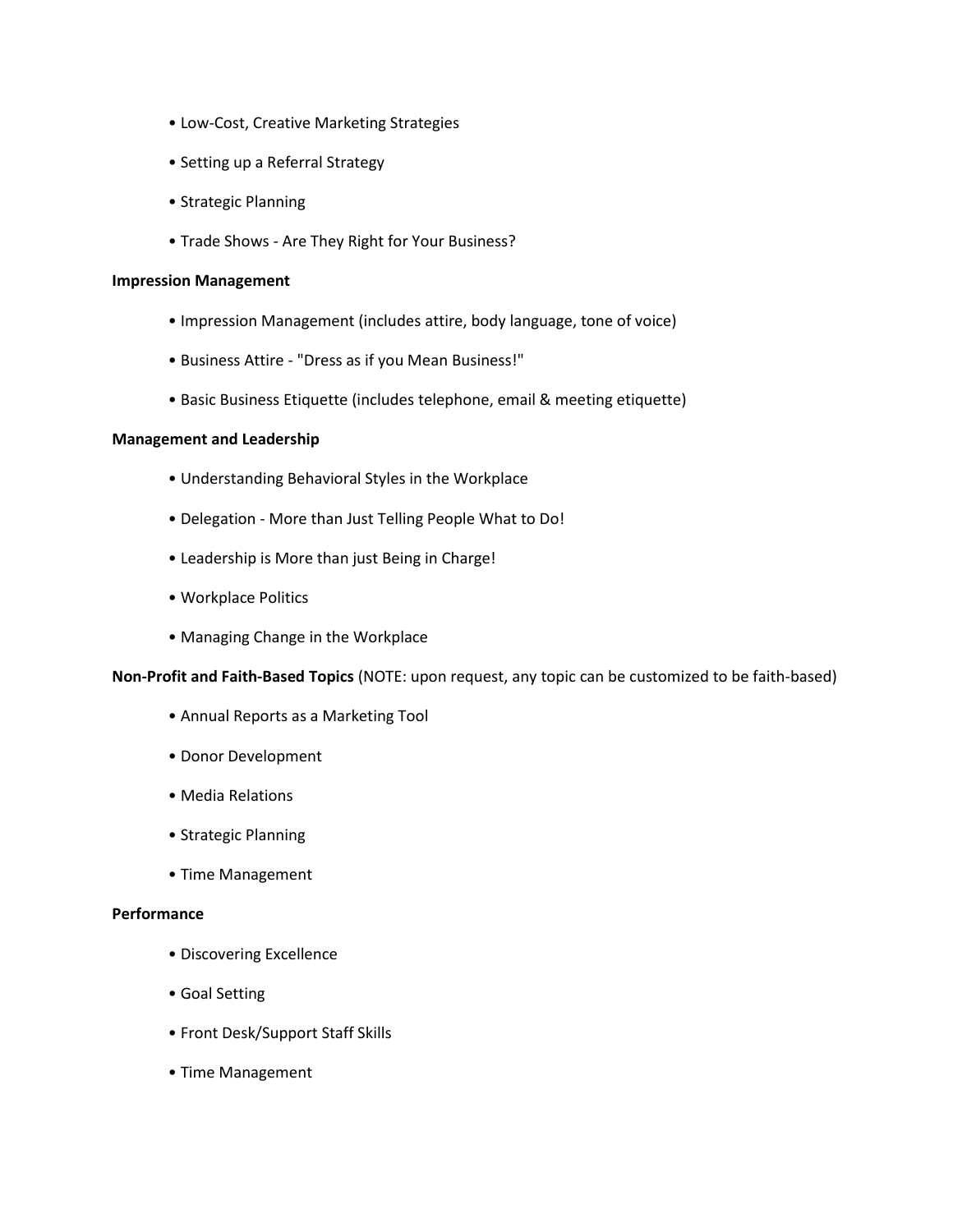• The Art of Networking

#### **Referrals**

- Common Myths About Referrals
- How to Ask for Referrals
- Five Effective Referral Strategies
- Creating a Referral Strategy That Works for You

### **Sales**

- What Makes a Salesperson Great?
- Finding and Reaching the Decision-Maker
- Handling Objections
- Closing the Deal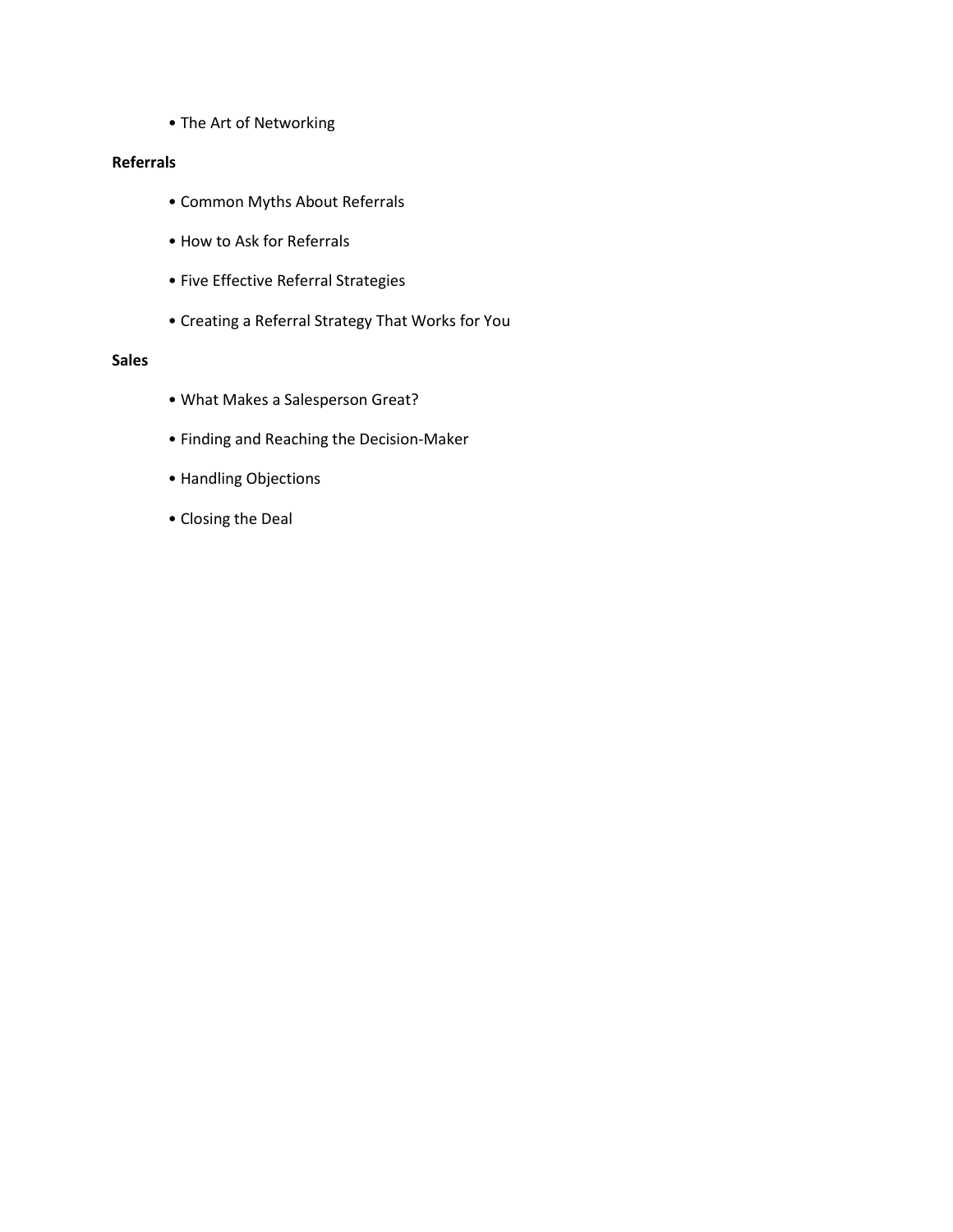Mailing Address:

Sarah Zink Business Training PO Box 1065 Mansfield, TX 76063

Email: [TargetMarketing@SarahZink.com](mailto:TargetMarketing@SarahZink.com)